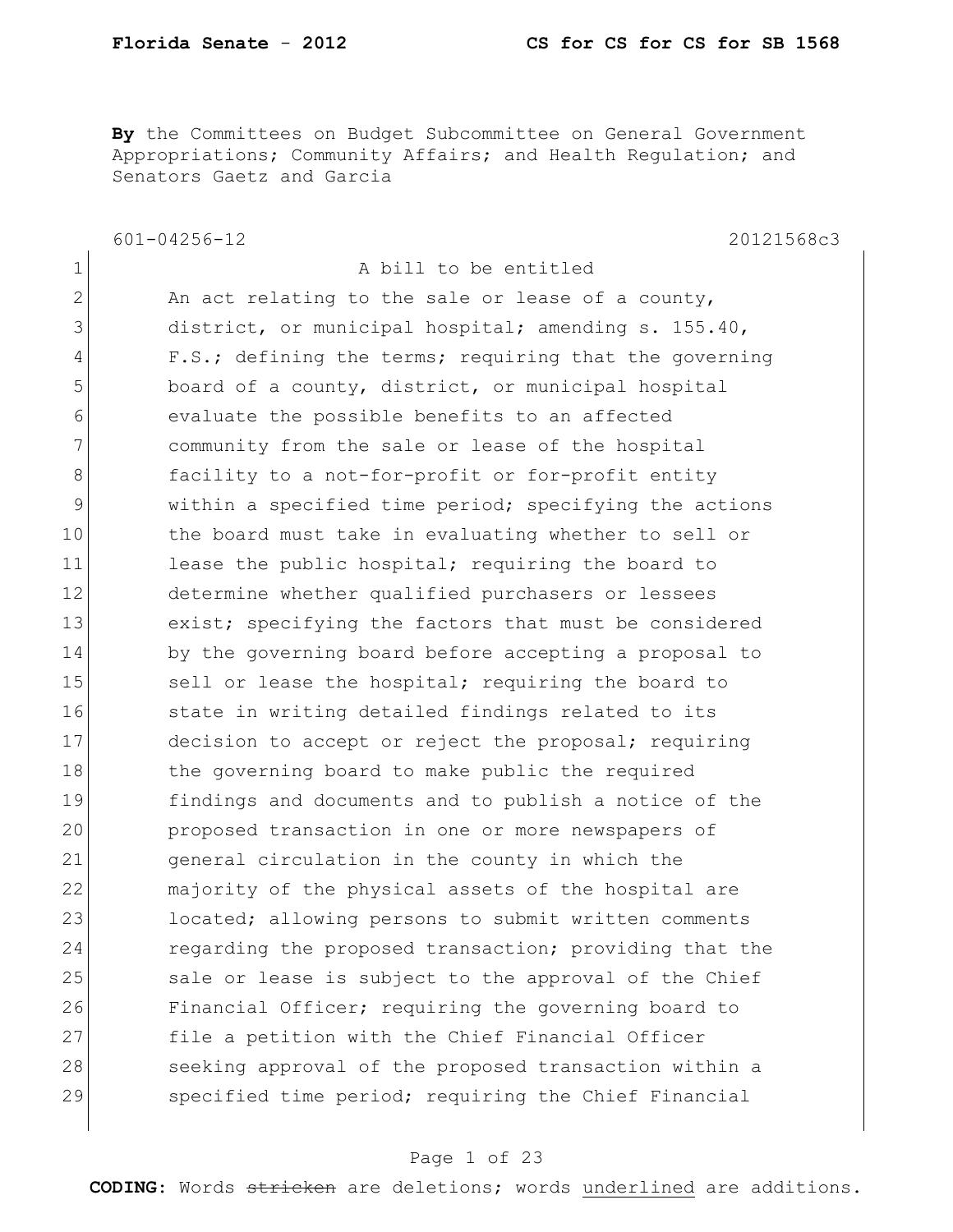601-04256-12 20121568c3 30 Officer or his or her designee to issue a final order 31 approving or denying the proposed transaction; 32 Specifying the criteria upon which the Chief Financial 33 Officer must base his or her decision; authorizing an 34 interested party to appeal the decision of the Chief 35 Financial Officer; requiring that all costs be paid by 36 the governing board unless an interested party 37 contests the action, in which case the court may 38 assign costs equitably to the parties; providing for 39 the distribution of proceeds from the transaction; 40 exempting the sale or lease of specified physical 41 property of a county, district, or municipal hospital 42 from processes required for the approval of a sale or 43 lease of county, district, or municipal hospital 44 property; providing an exemption from complying with 45 the requirements of the act under certain 46 circumstances; exempting application of the act to 47 hospitals or health care systems for which a letter of 48 intent to sell or lease is executed before a specified 49 date; creating s. 155.401, F.S.; providing that the 50 purposes for which a special taxing district may 51 appropriate funds from the sale or lease of a hospital 52 or health care system include the promotion and 53 support of economic growth in the district and county 54 in which the taxing district is located and the 55 **furthering of the purposes of the taxing district;** 56 providing that any general or special law that is 57 inconsistent with or otherwise in conflict with the  $58$  act is specifically superseded by the act; amending s.

#### Page 2 of 23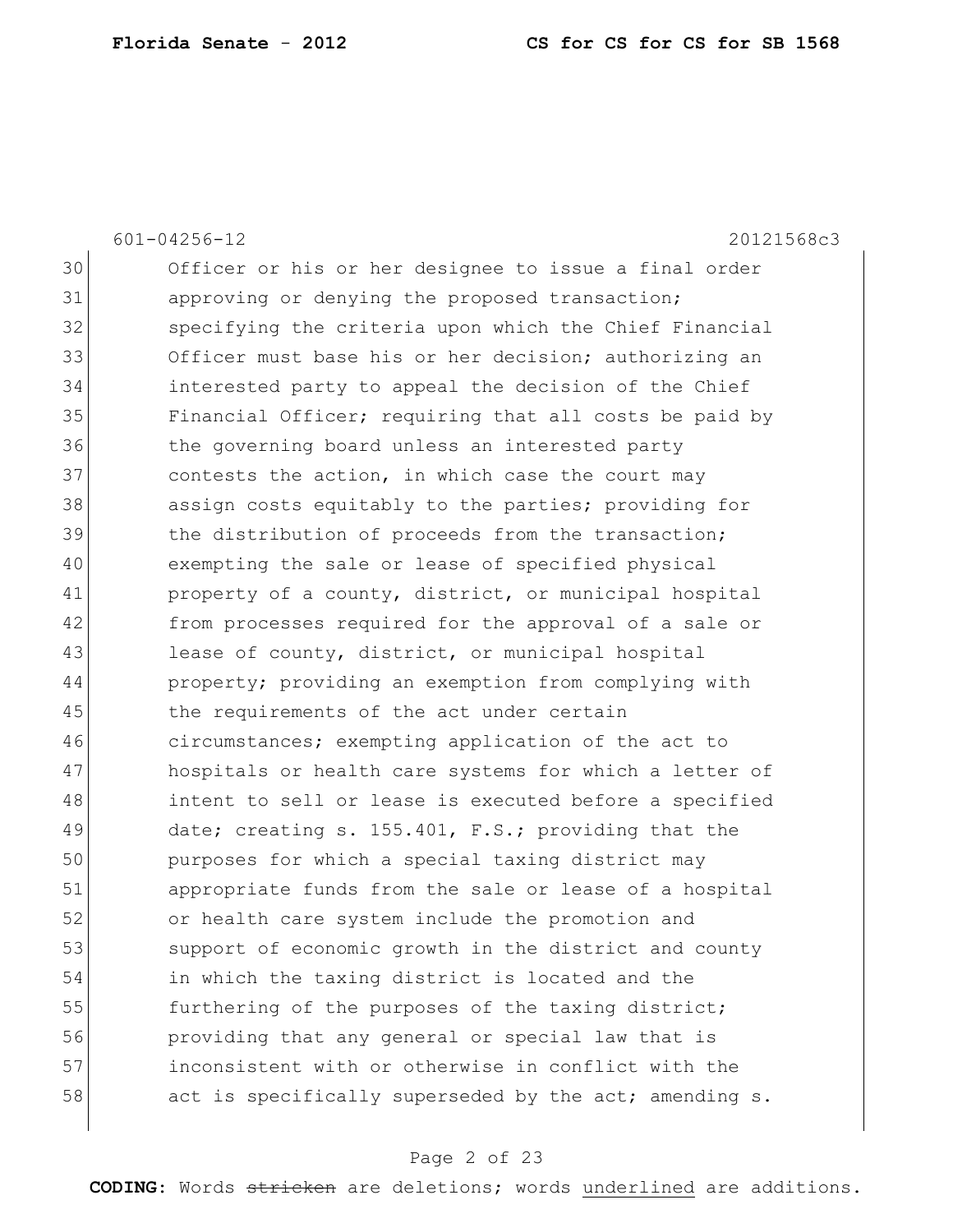|    | $601 - 04256 - 12$<br>20121568c3                                 |
|----|------------------------------------------------------------------|
| 59 | 395.002, F.S.; revising the definition of the term               |
| 60 | "accrediting organizations"; reenacting s.                       |
| 61 | $395.003(2)$ (c), F.S., relating to licensure and                |
| 62 | regulation of hospitals, to incorporate the amendment            |
| 63 | made to s. 395.002, F.S., in a reference thereto;                |
| 64 | amending s. 395.3036, F.S.; conforming cross-                    |
| 65 | references; providing an effective date.                         |
| 66 |                                                                  |
| 67 | Be It Enacted by the Legislature of the State of Florida:        |
| 68 |                                                                  |
| 69 | Section 1. 155.40, Florida Statutes, is amended to read:         |
| 70 | 155.40 Sale or lease of county, district, or municipal           |
| 71 | hospital; effect of sale.-                                       |
| 72 | (1) In the interest of providing quality health care             |
| 73 | services to the order that citizens and residents of this the    |
| 74 | state may receive quality health care, and notwithstanding any   |
| 75 | other provision of general or special law, a any county,         |
| 76 | district, or municipal hospital organized and existing under the |
| 77 | laws of this state, acting by and through its governing board,   |
| 78 | may shall have the authority to sell or lease the such hospital  |
| 79 | to a for-profit or not-for-profit Florida entity corporation,    |
| 80 | and enter into leases or other contracts with a for-profit or    |
| 81 | not-for-profit Florida entity corporation for the purpose of     |
| 82 | operating the and managing such hospital and any or all of its   |
| 83 | facilities of whatsoever kind and nature. The term of any such   |
| 84 | lease, contract, or agreement and the conditions, covenants, and |
| 85 | agreements to be contained therein shall be determined by the    |
| 86 | governing board of the such county, district, or municipal       |
| 87 | hospital. The governing board of the hospital must find that the |
|    |                                                                  |

# Page 3 of 23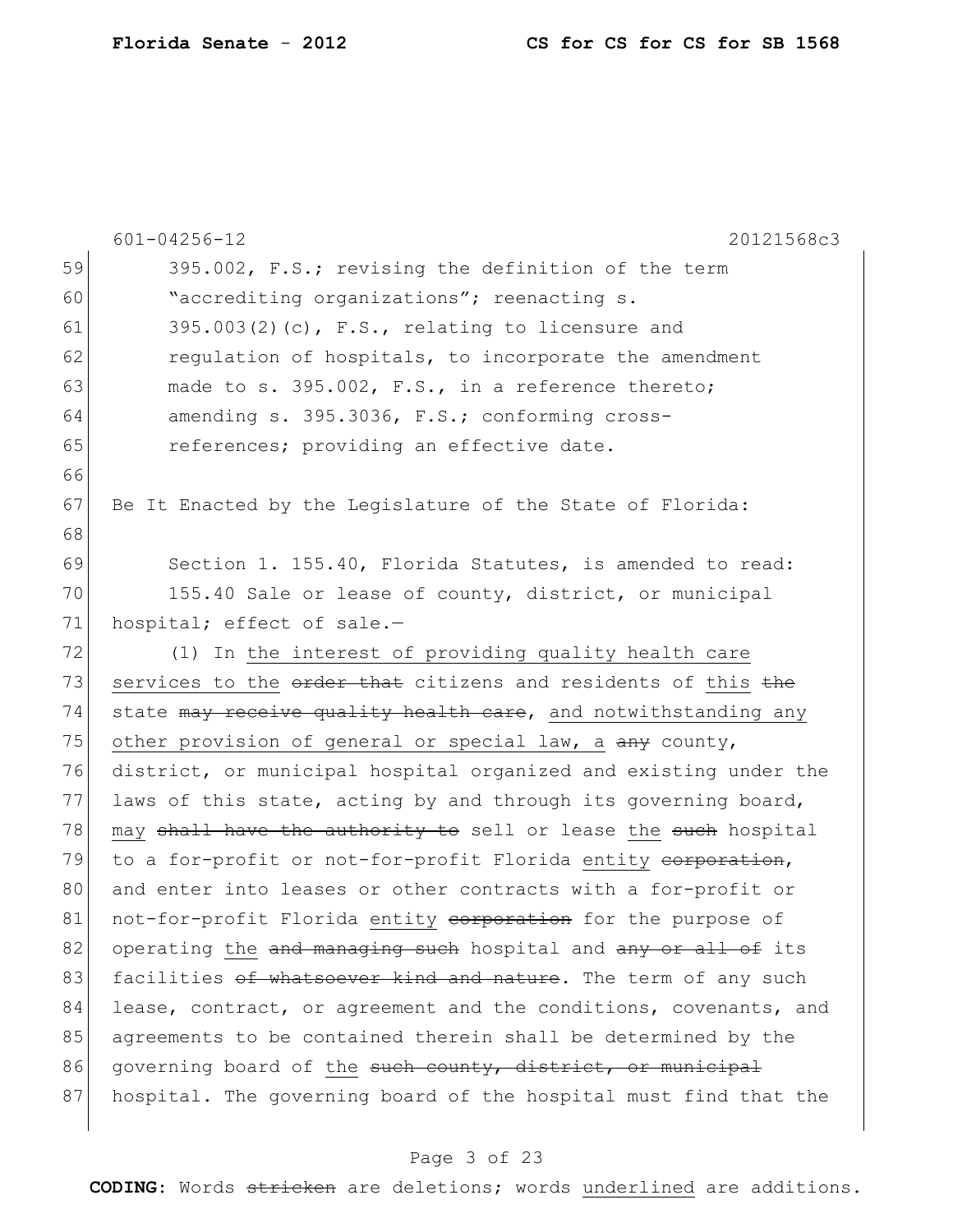601-04256-12 20121568c3 88 sale, lease, or contract is in the best interests of the 89 affected community publie and must state the basis of that such 90 finding. If the governing board of a county, district, or 91 municipal hospital decides to lease the hospital, it must give 92 notice in accordance with paragraph  $(4)$   $(a)$  or paragraph  $(4)$   $(b)$ . 93 (2) A Any such lease, contract, or agreement made pursuant 94 hereto shall: 95 (a) Provide that the articles of incorporation of the such 96 for-profit or not-for-profit corporation be subject to the 97 approval of the board of directors or board of trustees of the 98 such hospital; 99 (b) Require that any not-for-profit corporation become 100 qualified under s.  $501(c)$  (3) of the United States Internal 101 Revenue Code; 102 (c) Provide for the orderly transition of the operation and 103 management of the such facilities; 104 (d) Provide for the return of the such facility to the 105 county, municipality, or district upon the termination of the 106 such lease, contract, or agreement; and 107 (e) Provide for the continued treatment of indigent 108 patients pursuant to the Florida Health Care Responsibility Act 109 and pursuant to chapter 87-92, Laws of Florida. 110 (3) Any sale, lease, or contract entered into pursuant to 111 this section before prior to the effective date of this act must 112 have complied with the requirements of subsection (2) in effect 113 at the time of the sale, lease, or contract. Any lease 114 modification, renewal, or extension relating to a lease 115 | transaction that occurred before the effective date of this act 116 is not subject to subsections  $(6)-(17)$ . It is the intent of the

#### Page 4 of 23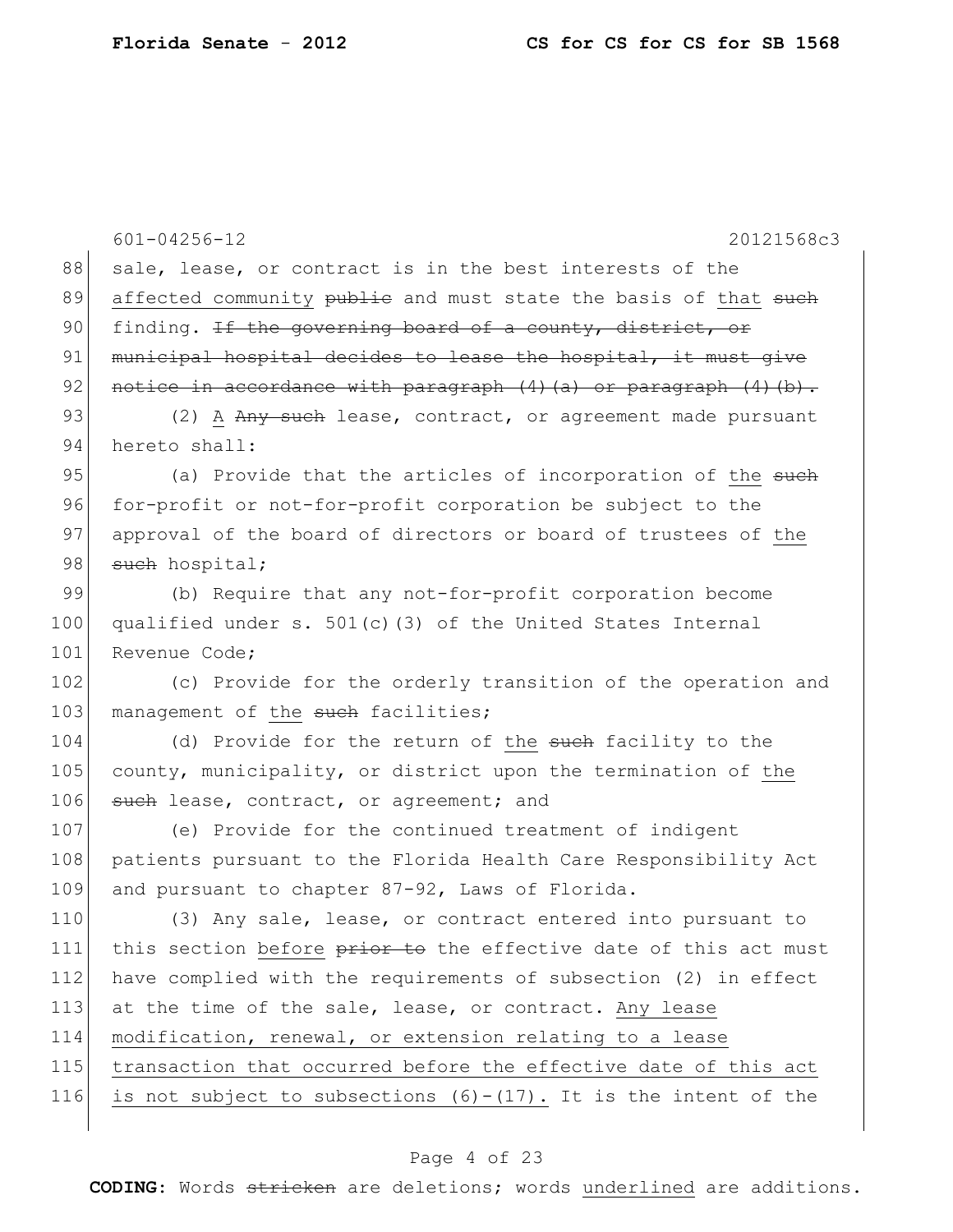|     | $601 - 04256 - 12$<br>20121568c3                                 |
|-----|------------------------------------------------------------------|
| 117 | Legislature that this section does not impose any further        |
| 118 | requirements with respect to the formation of any for-profit or  |
| 119 | not-for-profit Florida entity corporation, the composition of    |
| 120 | the board of directors of any Florida entity corporation, or the |
| 121 | manner in which control of the hospital is transferred to the    |
| 122 | Florida entity corporation.                                      |
| 123 | (4) As used in this section, the term:                           |
| 124 | (a) "Affected community" means those persons residing            |
| 125 | within the geographic boundaries defined by the charter of the   |
| 126 | county, district, or municipal hospital or health care system,   |
| 127 | or if the boundaries are not specifically defined by charter, by |
| 128 | the geographic area from which 75 percent of the county,         |
| 129 | district, or municipal hospital's or health care system's        |
| 130 | inpatient admissions are derived.                                |
| 131 | (b) "Fair market value" means the price that a seller or         |
| 132 | lessor is willing to accept and a buyer or lessee is willing to  |
| 133 | pay on the open market and in an arms-length transaction, or     |
| 134 | what an independent expert in hospital valuation determines the  |
| 135 | fair market value to be.                                         |
| 136 | (c) "Interested party" includes a person submitting a            |
| 137 | proposal for sale or lease of the county, district, or municipal |
| 138 | hospital or health care system, as well as the governing board.  |
| 139 | (5) The governing board of a county, district, or municipal      |
| 140 | hospital or health care system shall commence an evaluation of   |
| 141 | the possible benefits to an affected community from the sale or  |
| 142 | lease of hospital facilities owned by the board to a not-for-    |
| 143 | profit or for-profit entity no later than December 31, 2012. In  |
| 144 | the course of evaluating the benefits of the sale or lease, the  |
| 145 | board shall:                                                     |
|     |                                                                  |

# Page 5 of 23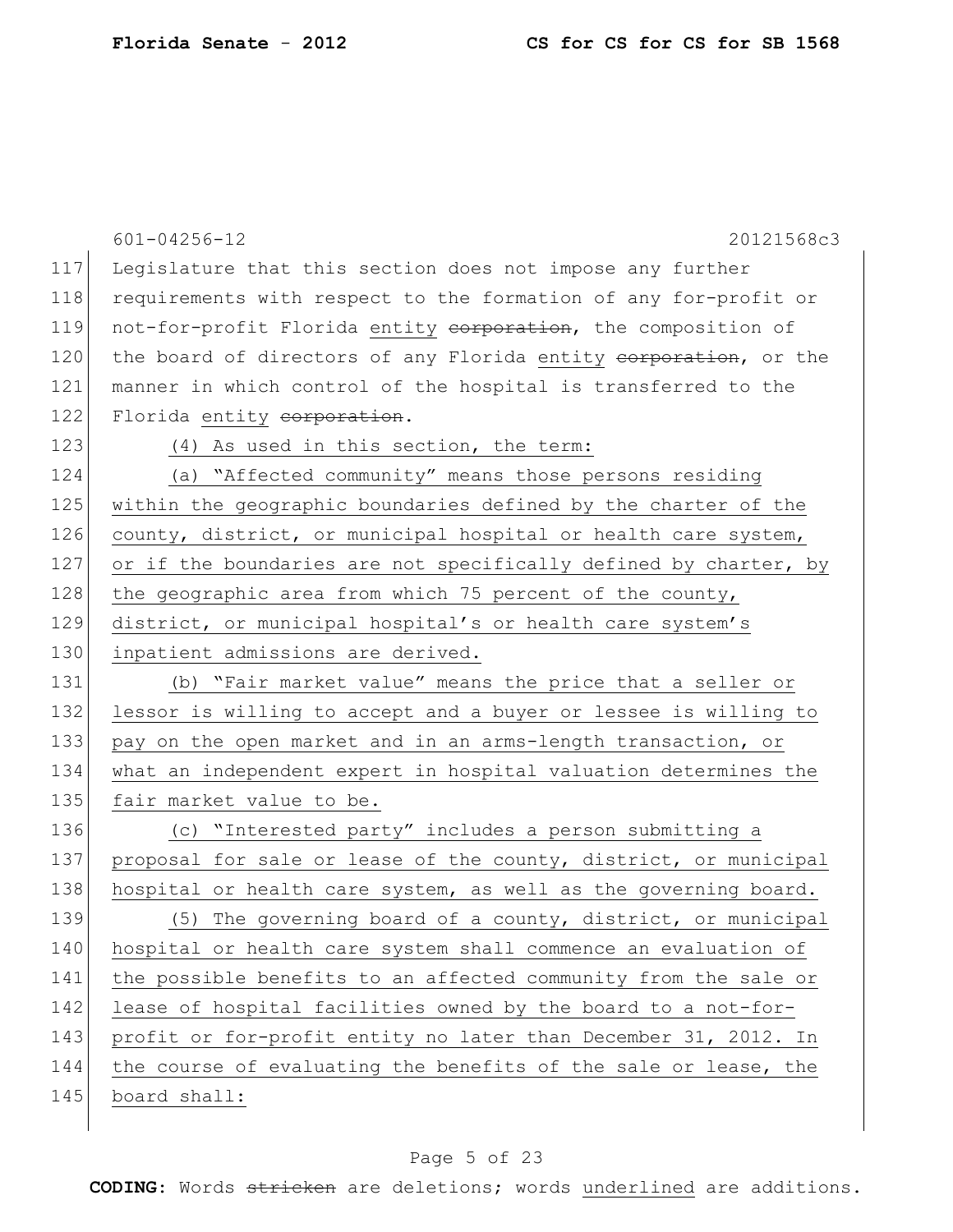|     | 601-04256-12<br>20121568c3                                       |
|-----|------------------------------------------------------------------|
| 146 | (a) Conduct a public hearing to provide interested persons       |
| 147 | the opportunity to be heard on the matter.                       |
| 148 | (b) Publish notice of the public hearing in one or more          |
| 149 | newspapers of general circulation in the county in which the     |
| 150 | majority of the physical assets of the hospital or health care   |
| 151 | system are located and in the Florida Administrative Weekly at   |
| 152 | least 15 days before the hearing is scheduled to occur.          |
| 153 | (c) Contract with a certified public accounting firm or          |
| 154 | other firm that has substantial expertise in the valuation of    |
| 155 | hospitals to render an independent valuation of the hospital's   |
| 156 | fair market value.                                               |
| 157 | (d) Consider an objective operating comparison between a         |
| 158 | hospital or health care system operated by the district, county, |
| 159 | or municipality and other similarly situated hospitals, both     |
| 160 | not-for-profit and for-profit, which have a similar service mix, |
| 161 | in order to determine whether there is a difference in the cost  |
| 162 | of operation using publicly available data provided by the       |
| 163 | Agency for Health Care Administration and the quality metrics    |
| 164 | identified by the Centers for Medicare and Medicaid Services     |
| 165 | Core Measures. The comparison must determine whether it is more  |
| 166 | beneficial to taxpayers and the affected community for the       |
| 167 | hospital to be operated by a governmental entity, or whether the |
| 168 | hospital can be operated by a not-for-profit or for-profit       |
| 169 | entity with similar or better cost-efficiencies or measurable    |
| 170 | outcomes identified by the Centers for Medicare and Medicaid     |
| 171 | Services Core Measures. The comparison must also determine       |
| 172 | whether there is a net benefit to the community to operate the   |
| 173 | hospital as a not-for-profit or for-profit entity and use the    |
| 174 | proceeds of the sale or lease for the purposes described in this |
|     |                                                                  |

# Page 6 of 23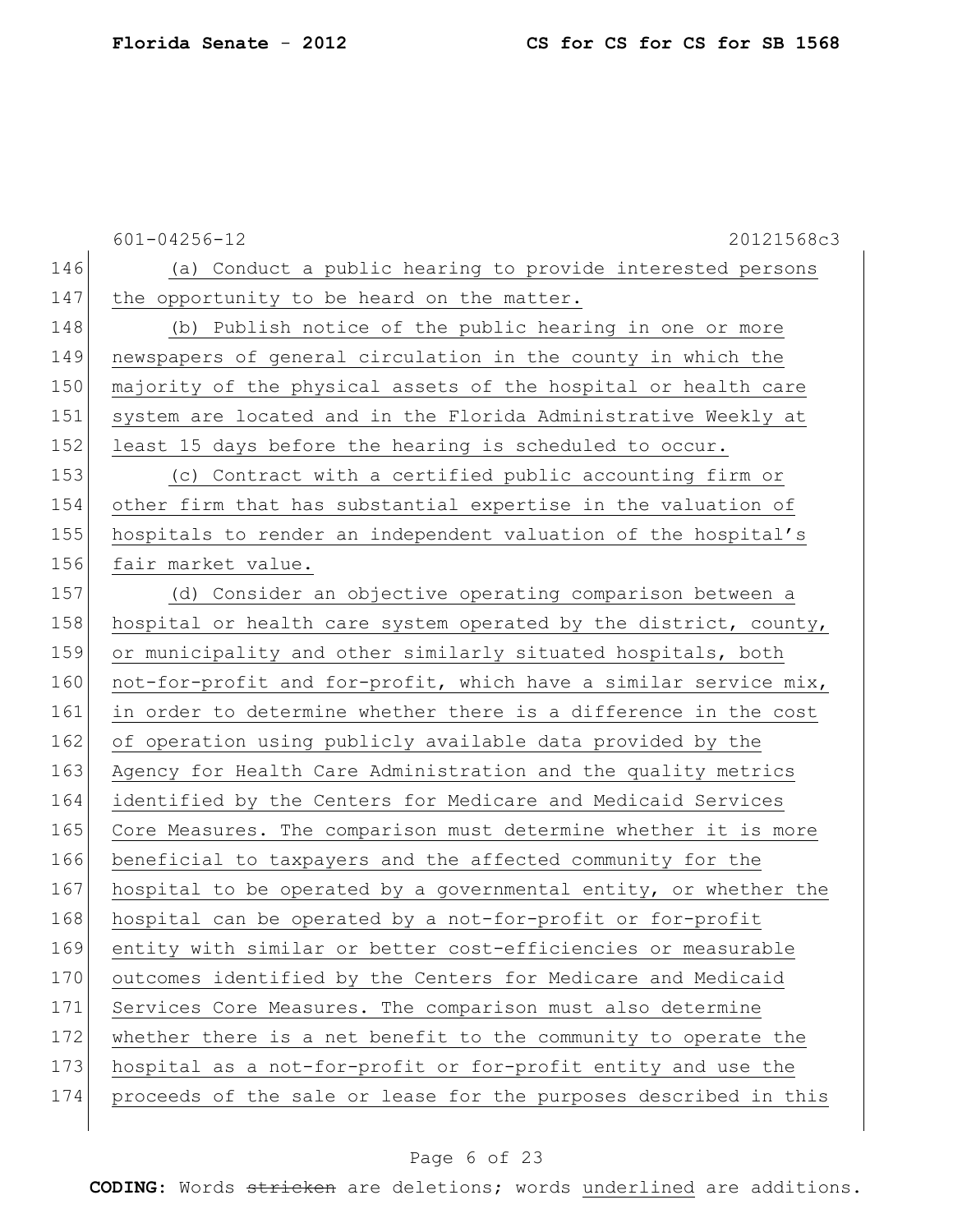601-04256-12 20121568c3 175 section. 176 (e) Make publicly available all documents considered by the 177 board in the course of such evaluation. 178 1. Within 160 days after the initiation of the process 179 established in subsection (5), the governing board shall publish 180 notice of the board's findings in one or more newspapers of 181 general circulation in the county in which the majority of the 182 physical assets of the hospital are located and in the Florida 183 Administrative Weekly. 184 2. This evaluation is not required if a district, county, 185 or municipal hospital has issued a public request for proposals 186 for the sale or lease of a hospital on or before February 1, 187 2012, for the purpose of receiving proposals from qualified 188 purchasers or lessees, either not-for-profit or for-profit. 189  $(6)$   $(4)$  If, upon completion of the evaluation of the 190 benefits of the sale or lease,  $\frac{1}{10}$  the event the governing board 191 of a county, district, or municipal hospital determines that it 192 is no longer in the best interest of the affected community to 193 own or operate a hospital or health care system and elects to 194 consider a sale or lease of the hospital or health care system 195 to a third party, the governing board must first determine 196 whether there are any qualified purchasers or lessees. In the 197 process of evaluating any qualified purchaser or lessee elects 198 to sell or lease the hospital, the board shall: 199 (a) Negotiate the terms of the sale or lease with a for-200 profit or not-for-profit Florida corporation and Publicly 201 advertise the meeting at which the proposed sale or lease will

202 be considered by the governing board of the hospital in  $203$  accordance with s. 286.0105; or

#### Page 7 of 23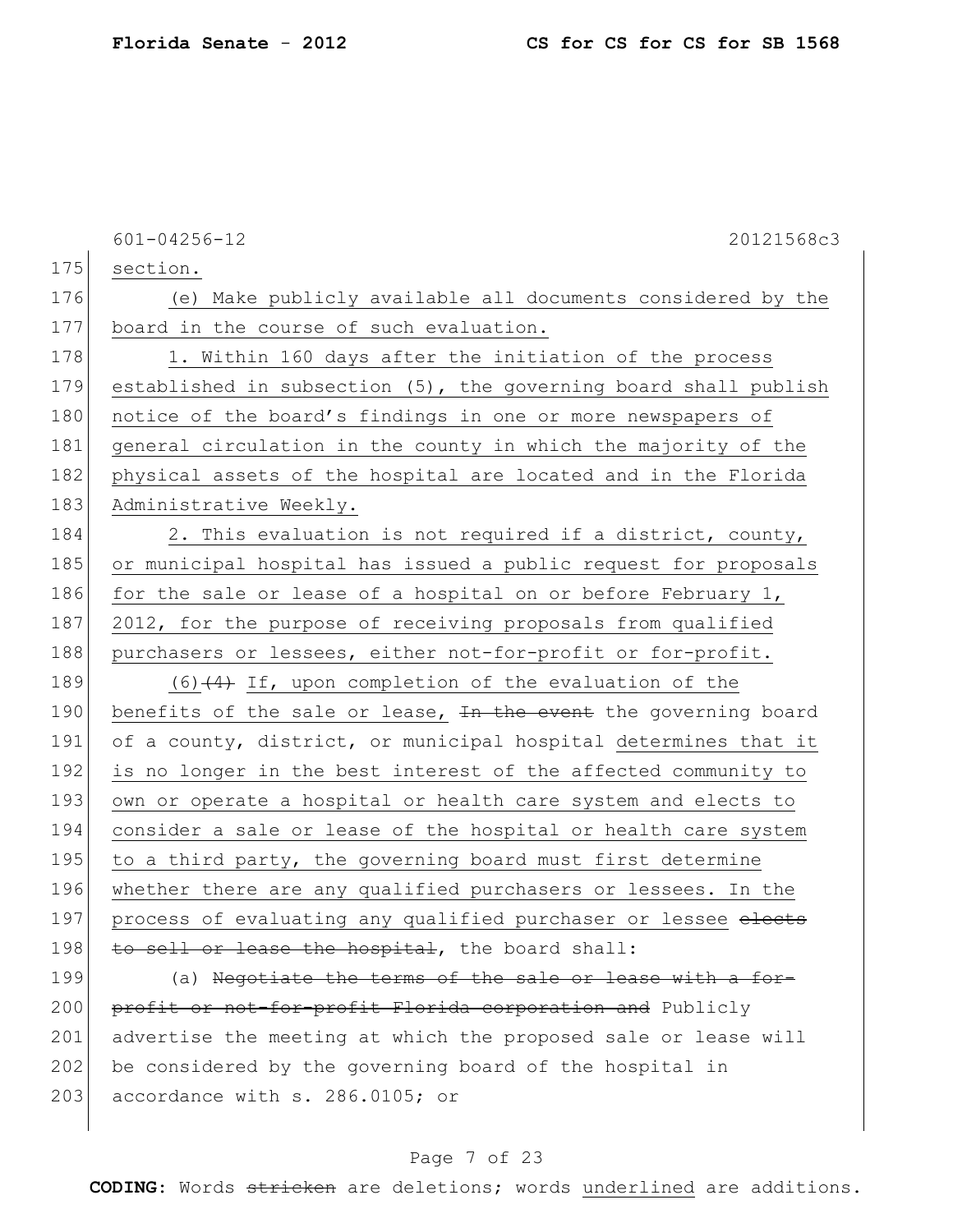|     | $601 - 04256 - 12$<br>20121568c3                                  |
|-----|-------------------------------------------------------------------|
| 204 | (b) Publicly advertise the offer to accept proposals in           |
| 205 | accordance with s. 255.0525 and receive proposals from all        |
| 206 | interested and qualified purchasers and lessees.                  |
| 207 |                                                                   |
| 208 | Any sale or lease must be for fair market value, or, if not for   |
| 209 | fair market value, the lease must be in the best interest of the  |
| 210 | affected community. A and any sale or lease must comply with all  |
| 211 | applicable state and federal antitrust laws.                      |
| 212 | (7) A determination by the governing board to accept a            |
| 213 | proposal for sale or lease shall be made after consideration of   |
| 214 | all proposals received and negotiations with a qualified          |
| 215 | purchaser or lessee. The governing board's determination must     |
| 216 | include, in writing, detailed findings of all reasons for         |
| 217 | accepting the proposal.                                           |
| 218 | (a) The governing board's acceptance of a proposal for sale       |
| 219 | or lease must include a description of how the sale or lease      |
| 220 | satisfies each of the following requirements:                     |
| 221 | 1. The sale or lease represents fair market value, as             |
| 222 | determined by a certified public accounting firm or other         |
| 223 | qualified firm pursuant to subsection (5). If leased at less than |
| 224 | fair market value, the governing board shall provide a detailed   |
| 225 | explanation of how the best interests of the affected community   |
| 226 | are served by the acceptance of less than fair market value for   |
| 227 | the lease of the hospital.                                        |
| 228 | 2. Acceptance of the proposal will result in a reduction or       |
| 229 | elimination of ad valorem or other taxes for taxpayers in the     |
| 230 | district, if applicable.                                          |
| 231 | 3. The proposal includes an enforceable commitment that           |
| 232 | programs and services and quality health care will continue to    |
|     |                                                                   |

# Page 8 of 23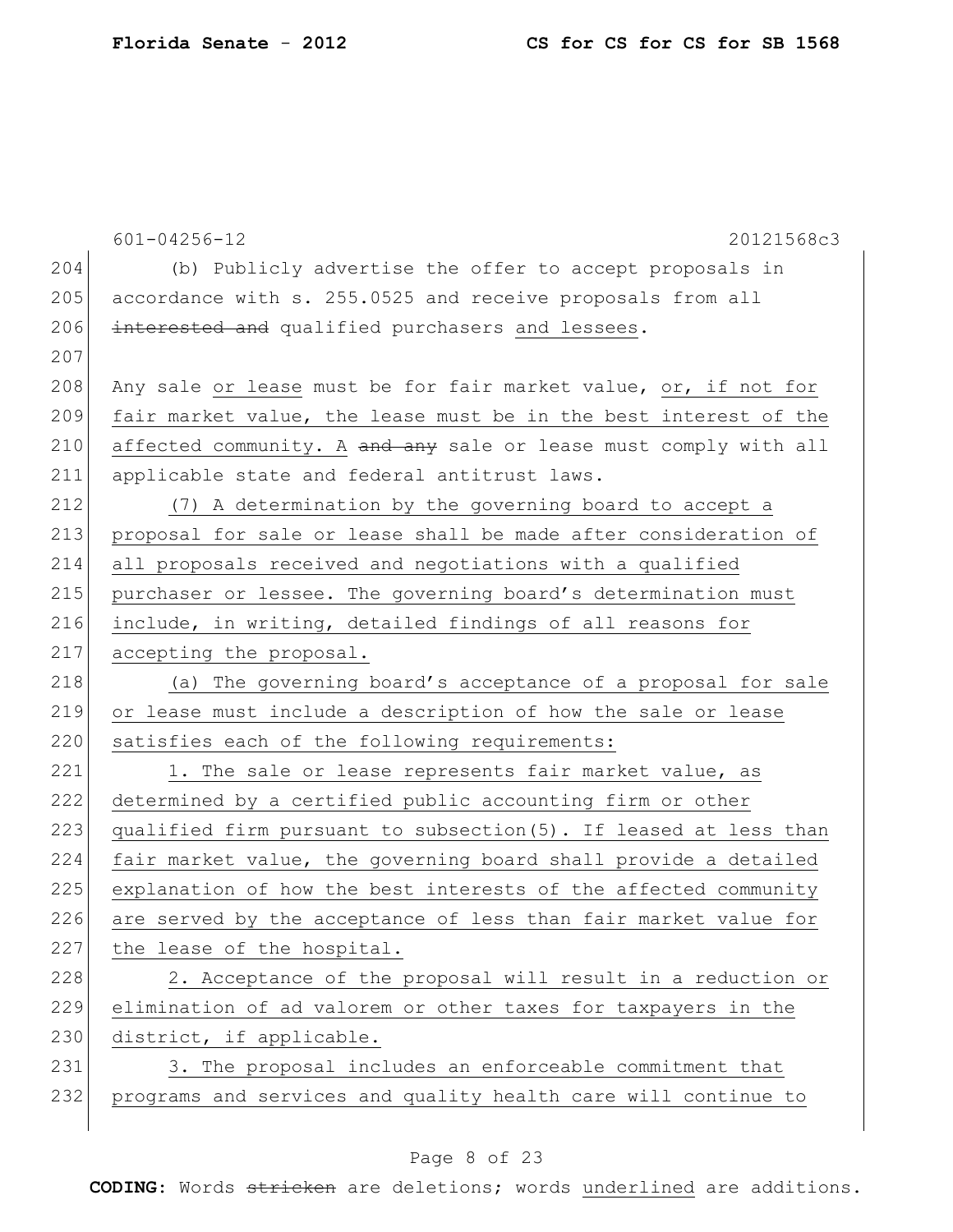|     | $601 - 04256 - 12$<br>20121568c3                                 |
|-----|------------------------------------------------------------------|
| 233 | be provided to all residents of the affected community,          |
| 234 | particularly to the indigent, the uninsured, and the             |
| 235 | underinsured.                                                    |
| 236 | 4. Disclosure has been made of all conflicts of interest,        |
| 237 | including, but not limited to, whether the sale or lease of the  |
| 238 | hospital or health care system would result in a special private |
| 239 | gain or loss to members of the governing board or key management |
| 240 | employees or members of the medical staff of the county,         |
| 241 | district, or municipal hospital, or if governing board members   |
| 242 | will be serving on the board of any successor private            |
| 243 | corporation. Conflicts of interest, if any, with respect to      |
| 244 | experts retained by the governing board shall also be disclosed. |
| 245 | 5. Disclosure has been made by the seller or lessor of all       |
| 246 | contracts with physicians or other entities providing health     |
| 247 | care services through a contract with the seller or lessor,      |
| 248 | including all agreements or contracts that would be void or      |
| 249 | voidable upon the consummation of the sale or lease.             |
| 250 | 6. The proposal is in compliance with subsections (8) and        |
| 251 | $(9)$ .                                                          |
| 252 | (b) The findings must be accompanied by all information and      |
| 253 | documents relevant to the governing board's determination,       |
| 254 | including, but not limited to:                                   |
| 255 | 1. The names and addresses of all parties to the                 |
| 256 | transaction.                                                     |
| 257 | 2. The location of the hospital or health care system and        |
| 258 | all related facilities.                                          |
| 259 | 3. A description of the terms of all proposed agreements.        |
| 260 | 4. A copy of the proposed sale or lease agreement and any        |
| 261 | related agreements, including, but not limited to, leases,       |
|     |                                                                  |

# Page 9 of 23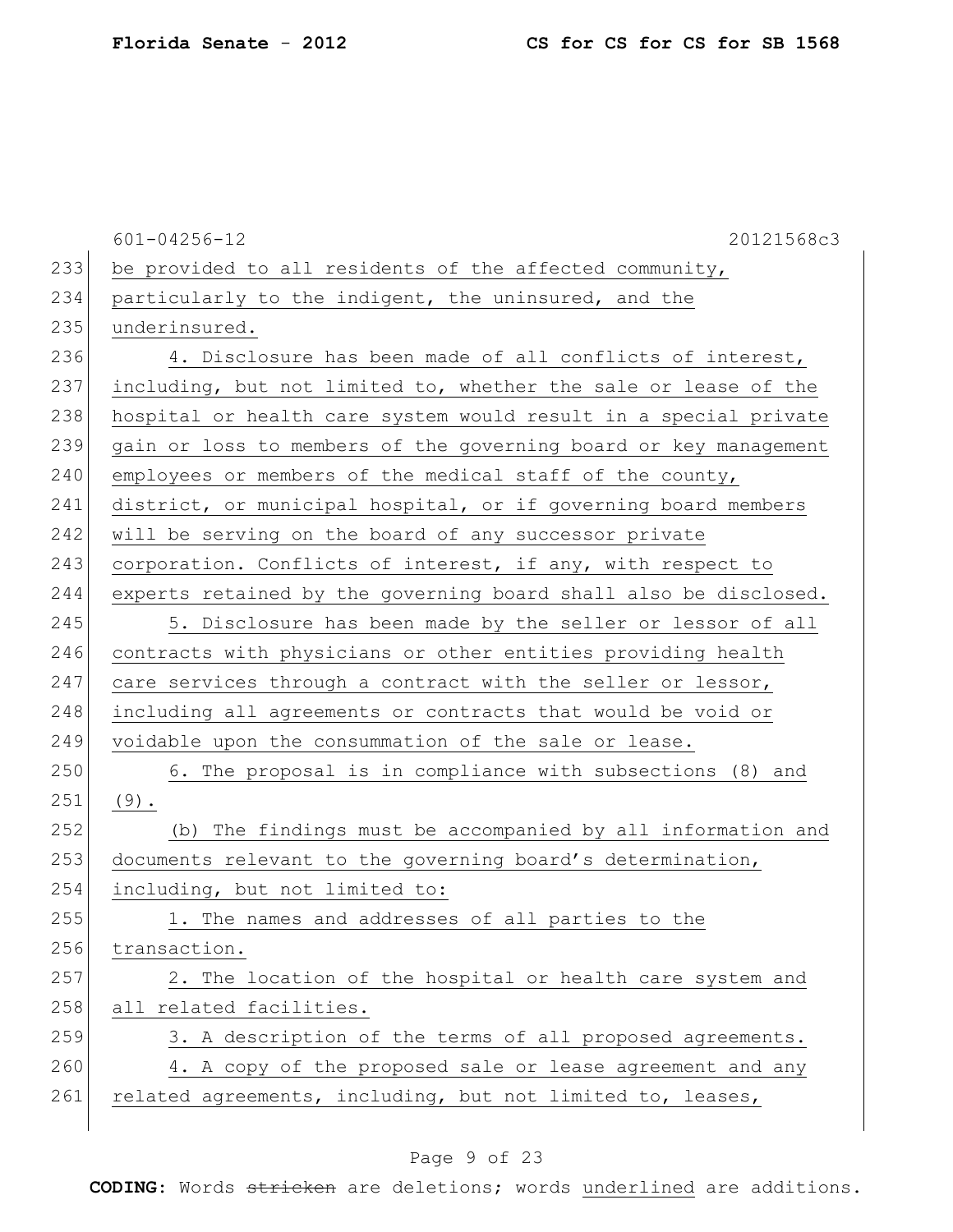|     | $601 - 04256 - 12$<br>20121568c3                                 |
|-----|------------------------------------------------------------------|
| 262 | management contracts, service contracts, and memoranda of        |
| 263 | understanding.                                                   |
| 264 | 5. The estimated total value associated with the proposed        |
| 265 | agreement and the proposed acquisition price.                    |
| 266 | 6. Any valuations of the hospital's or health care system's      |
| 267 | assets prepared during the 3 years immediately preceding the     |
| 268 | proposed transaction date.                                       |
| 269 | 7. The fair market value analysis required by paragraph          |
| 270 | $(5)$ (c), or any other valuation prepared at the request of the |
| 271 | board, owner of the hospital or health care system, or managing  |
| 272 | entity of the hospital or health care system.                    |
| 273 | 8. Copies of all other proposals and bids that the               |
| 274 | governing board may have received or considered in compliance    |
| 275 | with subsection (6).                                             |
| 276 | (8) Within 120 days before the anticipated closing date of       |
| 277 | the proposed transaction, the governing board shall make         |
| 278 | publicly available all findings and documents required under     |
| 279 | subsection (7) and publish a notice of the proposed transaction  |
| 280 | in one or more newspapers of general circulation in the county   |
| 281 | in which the majority of the physical assets of the hospital or  |
| 282 | health care system are located. The notice must include the      |
| 283 | names of the parties involved and the means by which a person    |
| 284 | may submit written comments about the proposed transaction to    |
| 285 | the governing board and obtain copies of the findings and        |
| 286 | documents required under subsection (7).                         |
| 287 | (9) Within 20 days after the date of publication of the          |
| 288 | public notice, any person may submit to the governing board      |
| 289 | written comments regarding the proposed transaction.             |
| 290 | (10) The sale or lease of the hospital or health care            |
|     |                                                                  |

# Page 10 of 23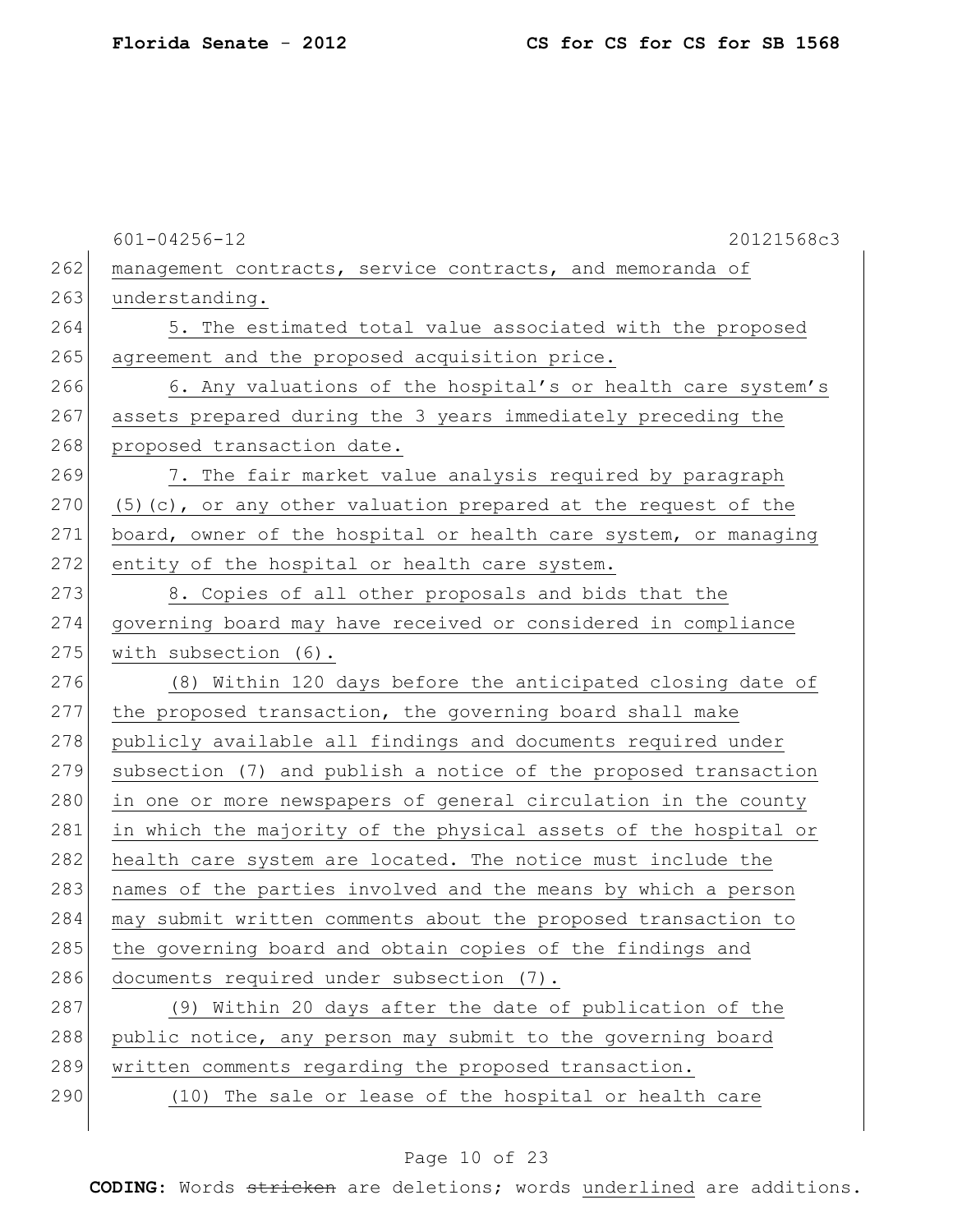|     | $601 - 04256 - 12$<br>20121568c3                                 |
|-----|------------------------------------------------------------------|
| 291 | system is subject to approval by the Chief Financial Officer or  |
| 292 | his or her designee, except, if otherwise required by law,       |
| 293 | approval of the sale or lease shall exclusively be by majority   |
| 294 | vote of the registered voters in the county, district, or        |
| 295 | municipality in which the hospital or health care system is      |
| 296 | located.                                                         |
| 297 | The governing board shall file a petition with the<br>(a)        |
| 298 | state Chief Financial Officer seeking approval of the proposed   |
| 299 | transaction at least 30 days after publication of the notice of  |
| 300 | the proposed transaction.                                        |
| 301 | (b) The petition for approval filed by the governing board       |
| 302 | must include all findings and documents required under           |
| 303 | subsection (7) and certification by the governing board of       |
| 304 | compliance with all requirements of this section. The chair of   |
| 305 | the governing board must certify under oath and subject to the   |
| 306 | penalty of perjury on a form accompanying the petition that the  |
| 307 | contents of the petition and representations therein are true    |
| 308 | and correct.                                                     |
| 309 | (11) Within 30 days of receiving the petition, the Chief         |
| 310 | Financial Officer or his or her designee shall issue a final     |
| 311 | order approving or denying the proposed transaction based solely |
| 312 | upon consideration of whether the procedures contained within    |
| 313 | this section have been followed by the governing board of the    |
| 314 | county, district, or municipal hospital or health care system.   |
| 315 | The order shall require the governing board to accept or reject  |
| 316 | the proposal for the sale or lease of the county, district, or   |
| 317 | municipal hospital or health care system based upon a            |
| 318 | determination that:                                              |
| 319 | (a) The proposed transaction is permitted by law.                |
|     |                                                                  |

# Page 11 of 23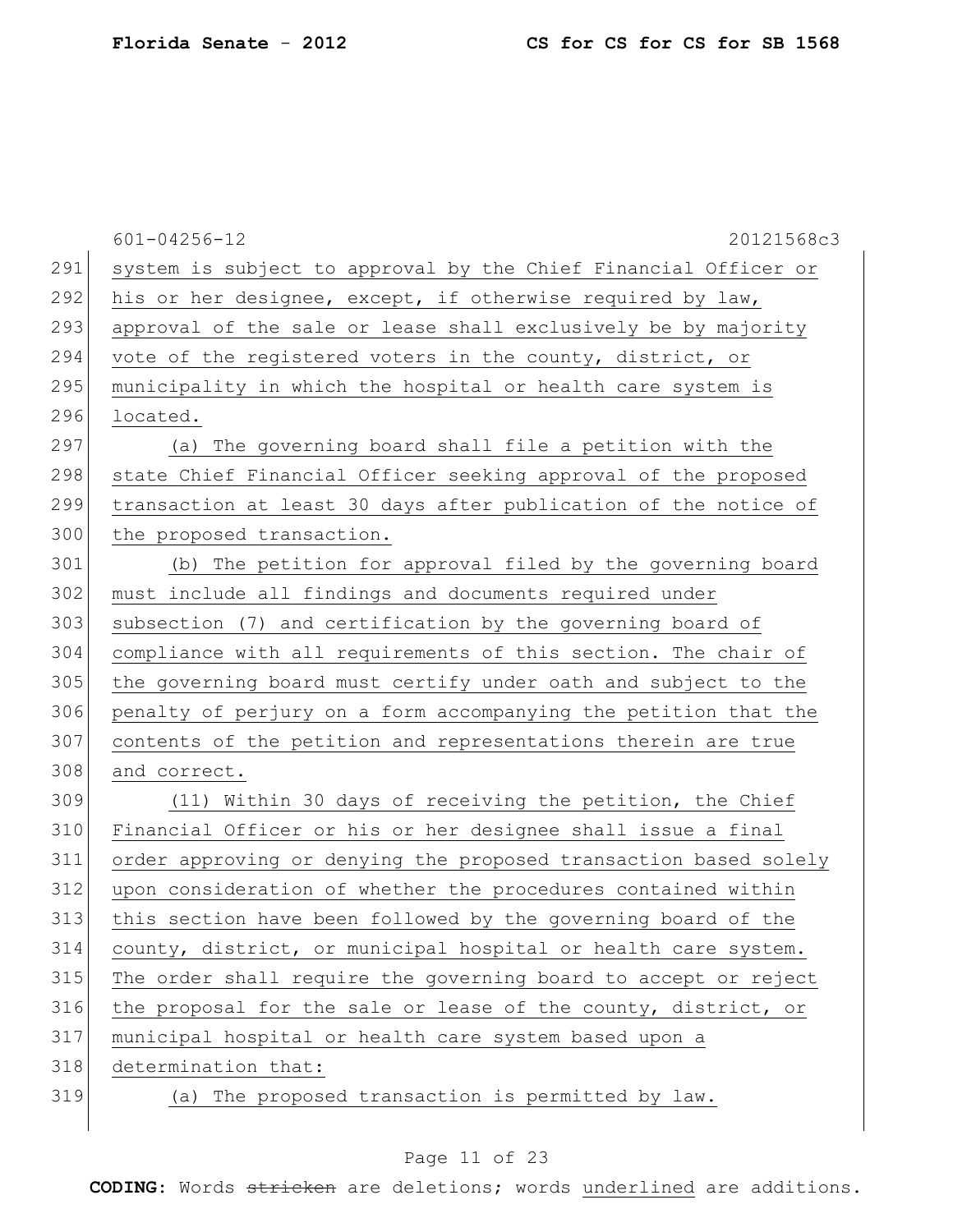|     | $601 - 04256 - 12$<br>20121568c3                                 |
|-----|------------------------------------------------------------------|
| 320 | (b) The proposed transaction does not unreasonably exclude       |
| 321 | a potential purchaser or lessee on the basis of being a for-     |
| 322 | profit or a not-for-profit Florida corporation or other form of  |
| 323 | business organization, such as a partnership or limited          |
| 324 | liability company.                                               |
| 325 | (c) The governing board of the hospital or health care           |
| 326 | system publicly advertised the meeting at which the proposed     |
| 327 | transaction was considered by the board in compliance with s.    |
| 328 | 286.0105.                                                        |
| 329 | (d) The governing board of the hospital or health care           |
| 330 | system publicly advertised the offer to accept proposals in      |
| 331 | compliance with s. 255.0525.                                     |
| 332 | (e) Any conflict of interest was disclosed, including, but       |
| 333 | not limited to, how the proposed transaction could result in a   |
| 334 | special private gain or loss to members of the governing board   |
| 335 | or key management employees of the county, district, or          |
| 336 | municipal hospital, or if governing board members will be        |
| 337 | serving on the board of any successor private corporation.       |
| 338 | Conflicts of interest, if any, with respect to experts retained  |
| 339 | by the governing board shall also be disclosed.                  |
| 340 | (f) The seller or lessor documented that it will receive         |
| 341 | fair market value for the sale or lease of the assets as         |
| 342 | indicated in paragraph (5) (c) or, if leased at less than fair   |
| 343 | market value, the governing board provided a detailed            |
| 344 | explanation of how the best interests of the affected community  |
| 345 | are served by the acceptance of less than fair market value for  |
| 346 | the lease of the hospital or health care system.                 |
| 347 | (g) The acquiring entity has made an enforceable commitment      |
| 348 | that programs and services and quality health care will continue |
|     |                                                                  |

# Page 12 of 23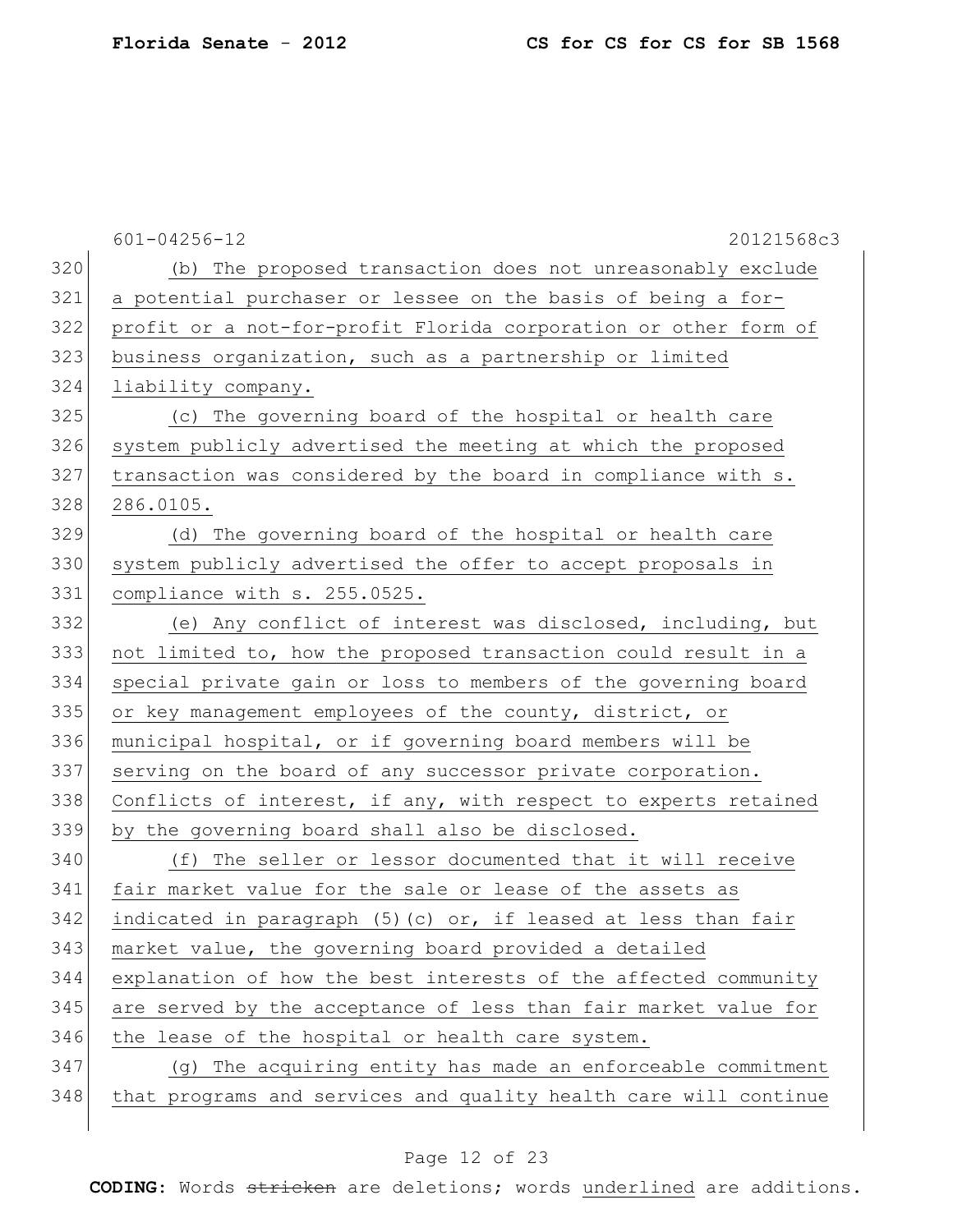|     | 20121568c3                                                            |
|-----|-----------------------------------------------------------------------|
| 349 | $601 - 04256 - 12$                                                    |
|     | to be provided to all residents of the affected community,            |
| 350 | particularly to the indigent, the uninsured, and the                  |
| 351 | underinsured.                                                         |
| 352 | (h) The governing board disclosed whether the sale or lease           |
| 353 | will result in a reduction or elimination of ad valorem or other      |
| 354 | taxes used to support the hospital.                                   |
| 355 | (12) Any interested party to the action has the right to              |
| 356 | seek judicial review of the decision in the appellate district        |
| 357 | where the hospital is located or in the First District Court of       |
| 358 | Appeal pursuant to s. 120.68.                                         |
| 359 | (a) All proceedings shall be instituted by filing a notice            |
| 360 | of appeal in accordance with the Florida Rules of Appellate           |
| 361 | Procedure within 30 days after the date of the final order.           |
| 362 | (b) In such judicial review, the appellate court shall                |
| 363 | affirm the decision of the Chief Financial Officer, unless the        |
| 364 | decision by the Chief Financial Officer is shown to be clearly        |
| 365 | erroneous.                                                            |
| 366 | (13) All costs shall be paid by the governing board, unless           |
| 367 | an interested party contests the action, in which case the court      |
| 368 | may assign costs equitably to the parties.                            |
| 369 | $(14)$ If any provision of subsection $(5)$ , subsection $(6)$ , or   |
| 370 | subsection (7) is not followed, the contract for sale or lease        |
| 371 | is voidable by any party to the contract. If any member of the        |
| 372 | governing board negligently or willfully violates subsection          |
| 373 | $(5)$ , subsection $(6)$ , or subsection $(7)$ , as determined by the |
| 374 | Commission on Ethics after receipt of a sworn complaint pursuant      |
| 375 | to s. 112.322, the member is subject to a penalty, as determined      |
| 376 | by the Commission on Ethics pursuant to s. 112.317.                   |
| 377 | (15) If a county, district, or municipal hospital is sold,            |
|     |                                                                       |

# Page 13 of 23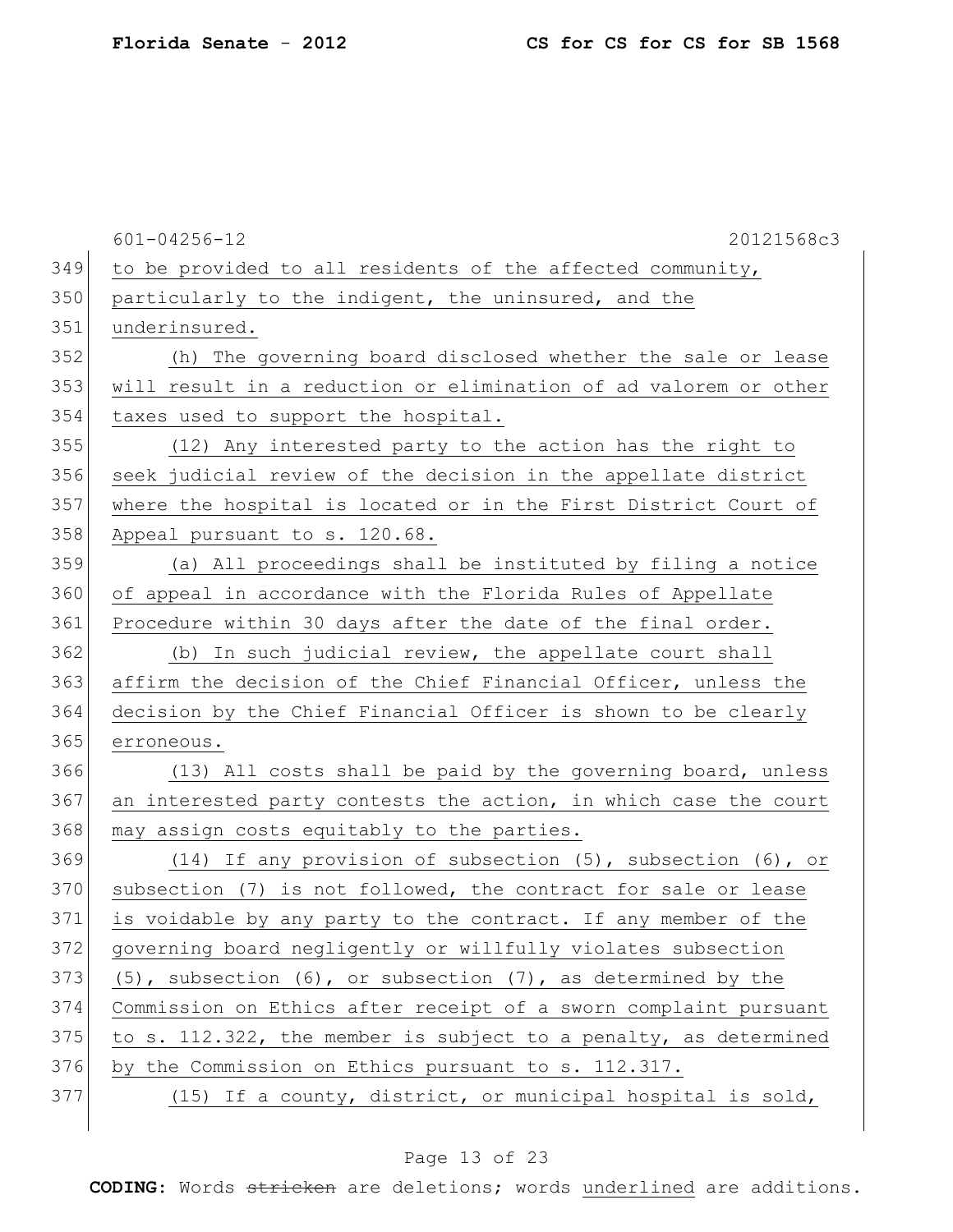|     | 20121568c3<br>$601 - 04256 - 12$                                 |
|-----|------------------------------------------------------------------|
| 378 | any and all special district tax authority associated with the   |
| 379 | hospital subject to the sale shall cease on the effective date   |
| 380 | of the closing date of the sale. Any special law inconsistent    |
| 381 | with this subsection is superseded by this act.                  |
| 382 | (16) If a county, district, or municipal hospital is sold        |
| 383 | or leased, the governing board shall:                            |
| 384 | (a) Deposit 50 percent of the net proceeds of the sale or        |
| 385 | lease into a health care economic development trust fund, which  |
| 386 | shall be under the control of the county commission of the       |
| 387 | county in which the property is located, if the hospital is a    |
| 388 | county hospital or district hospital whose geographic boundaries |
| 389 | extend beyond a single municipality, or, if the hospital is a    |
| 390 | municipal hospital or district hospital whose geographic         |
| 391 | boundaries lie entirely within a single municipality, under the  |
| 392 | control of the city or municipal government in which the         |
| 393 | hospital is located. The use and distribution of the funds shall |
| 394 | be at the discretion of a majority of the county commission if   |
| 395 | the hospital is a county hospital or district hospital whose     |
| 396 | geographic boundaries extend beyond a single municipality, or,   |
| 397 | if the hospital is a municipal hospital or district hospital     |
| 398 | whose geographic boundaries lie entirely within a single         |
| 399 | municipality, at the discretion of a majority of the members of  |
| 400 | the municipal government. The members of the county commission   |
| 401 | or the municipal government, depending on the type of hospital   |
| 402 | being sold, shall serve as trustees of the trust fund. The net   |
| 403 | proceeds in the health care economic development trust fund      |
| 404 | shall be distributed, in consultation with the Department of     |
| 405 | Economic Opportunity, to promote job creation in the health care |
| 406 | sector of the economy through new or expanded health care        |
|     |                                                                  |

# Page 14 of 23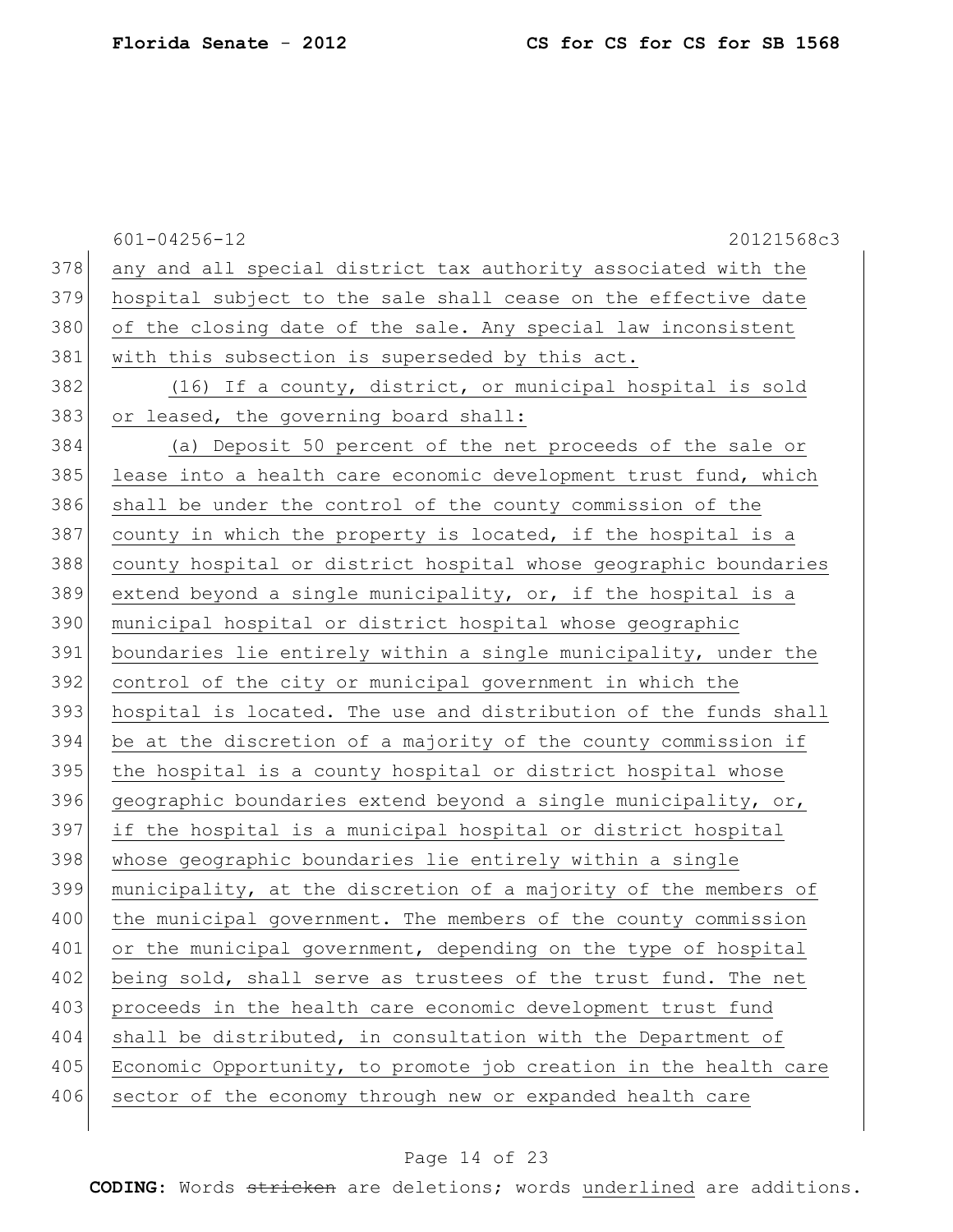|     | $601 - 04256 - 12$<br>20121568c3                                 |
|-----|------------------------------------------------------------------|
| 407 | business development, new or expanded health care services, or   |
| 408 | new or expanded health care education programs or                |
| 409 | commercialization of health care research within the affected    |
| 410 | community; and                                                   |
| 411 | (b) Appropriate 50 percent of the net proceeds of the sale       |
| 412 | or lease for funding the delivery of indigent care, including    |
| 413 | but not limited to primary care, physician specialty care, out-  |
| 414 | patient care, in-patient care and behavioral health, to          |
| 415 | hospitals within the boundaries of the district with             |
| 416 | consideration given to the levels of indigent care provided.     |
| 417 |                                                                  |
| 418 | For the purposes of this subsection, the term "net proceeds"     |
| 419 | means the sale price after payment of all district debts and     |
| 420 | obligations.                                                     |
| 421 | (17) If a county, district, or municipal hospital or health      |
| 422 | care system is sold or leased to a for-profit corporation or     |
| 423 | other business entity subject to local taxation, the resulting   |
| 424 | county and municipal ad valorem tax revenue from the formerly    |
| 425 | tax-exempt property shall be distributed by the county           |
| 426 | commission of the county in which the property is located, if    |
| 427 | the hospital is a county hospital or district hospital whose     |
| 428 | geographic boundaries extend beyond a single municipality, or,   |
| 429 | if the hospital is a municipal hospital or district hospital     |
| 430 | whose geographic boundaries lie entirely within a single         |
| 431 | municipality, such ad valorem tax revenues shall be distributed  |
| 432 | by the municipal government. The distribution of such ad valorem |
| 433 | tax revenues shall be made in consultation with the Department   |
| 434 | of Economic Opportunity, for purposes set forth in subsection    |
| 435 | $(16)$ .                                                         |
|     |                                                                  |

# Page 15 of 23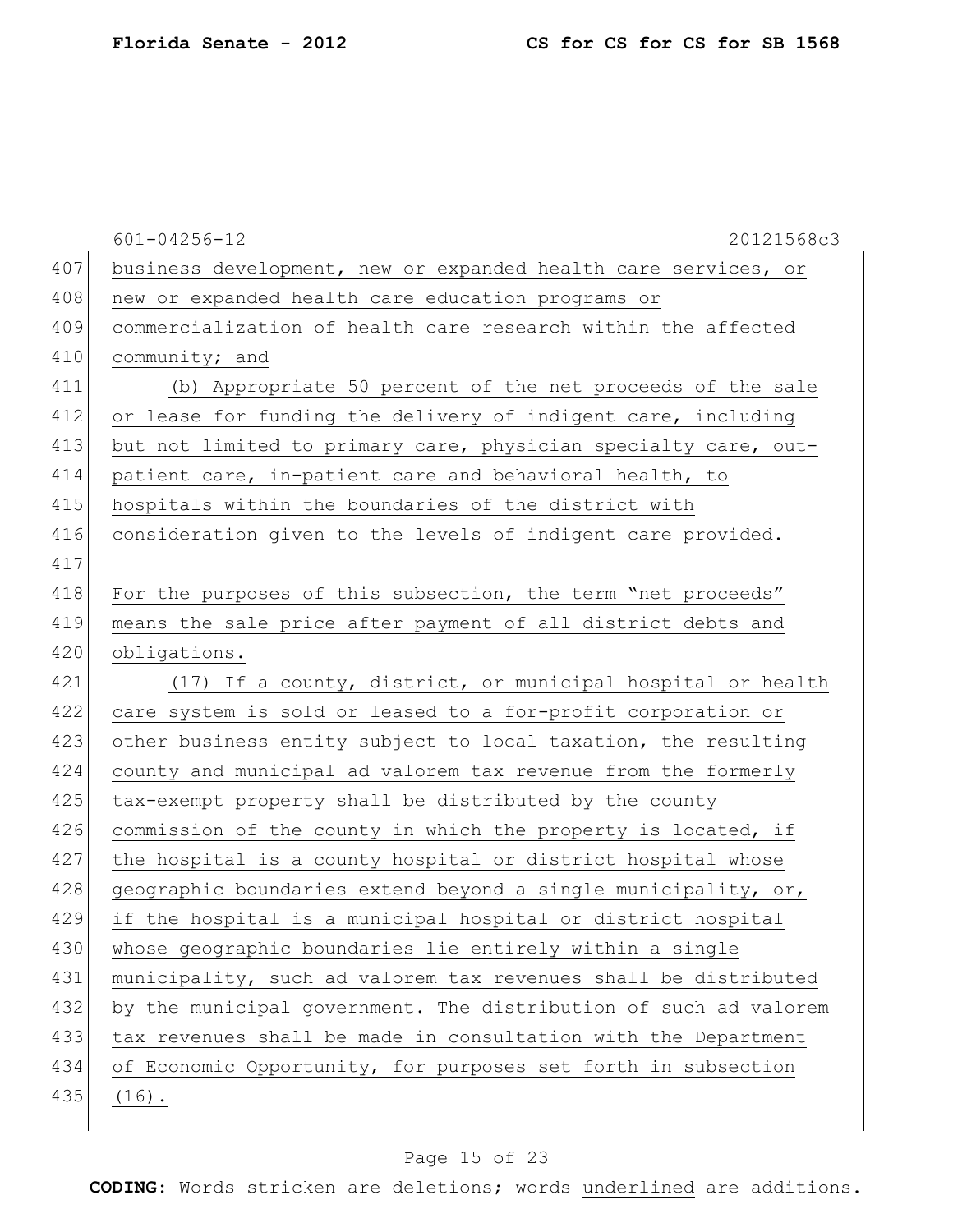601-04256-12 20121568c3 436 (18)<del>(5)</del> If <del>In the event</del> a hospital operated by a for-profit 437 or not-for-profit Florida entity corporation receives annually 438 more than \$100,000 in revenues from the county, district, or 439 municipality that owns the hospital, the Florida entity 440 corporation must be accountable to the county, district, or 441 municipality with respect to the manner in which the funds are 442 expended by either: 443 (a) Having the revenues subject to annual appropriations by 444 the county, district, or municipality; or 445 (b) Where there is a contract to provide revenues to the 446 hospital, the term of which is longer than 12 months, the 447 governing board of the county, district, or municipality must be 448 able to modify the contract upon 12 months notice to the 449 hospital. 450 451 A not-for-profit entity corporation that is subject to this 452 subsection and that does not currently comply with the 453 accountability requirements in this subsection shall have 12 454 months after the effective date of this act to modify any 455 contracts with the county, district, or municipality in a manner 456 that is consistent with this subsection. 457 (19) $(6)$  Unless otherwise expressly stated in the lease 458 documents, the transaction involving the sale or lease of a 459 hospital may shall not be construed as: 460 (a) A transfer of a governmental function from the county, 461 district, or municipality to the private purchaser or lessee; 462 (b) Constituting a financial interest of the public lessor 463 in the private lessee; or 464 (c) Making a private lessee an integral part of the public

#### Page 16 of 23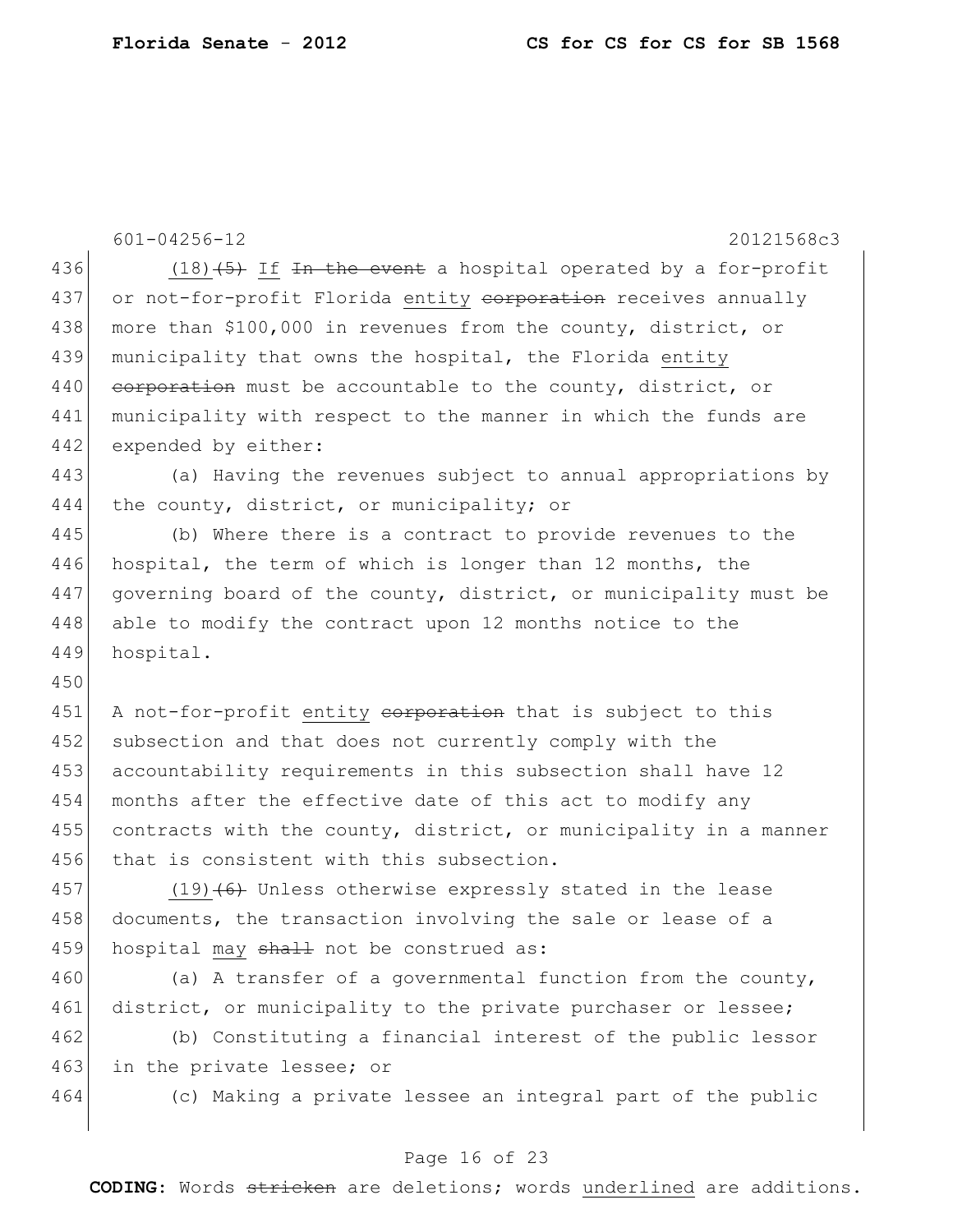601-04256-12 20121568c3 465 lessor's decisionmaking process. 466  $(20)$   $(7)$  The lessee of a hospital, under this section or any 467 special act of the Legislature, operating under a lease may 468 shall not be construed to be "acting on behalf of" the lessor as 469 that term is used in statute, unless the lease document 470 expressly provides to the contrary. 471 (21) $(8)$  (a) If, whenever the sale of a public hospital by a 472 public agency to a private corporation or other private entity 473 pursuant to this section or pursuant to a special act of the 474 Legislature reflects that: 475 1. The private corporation or other private entity 476 purchaser acquires 100 percent ownership in the hospital 477 enterprise; 478 2. The private corporation or other private entity 479 purchases the physical plant of the hospital facility and has 480 complete responsibility for the operation and maintenance of the 481 facility, regardless of ownership of the underlying real 482 property; 483 3. The public agency seller retains no control over 484 decisionmaking or policymaking for the hospital; 485 4. The private corporation or other private entity 486 purchaser receives no funding from the public agency seller 487 other than by contract for services rendered to patients for 488 whom the public agency seller has the responsibility to pay for 489 hospital or medical care; 490 5. The public agency seller makes no substantial investment 491 in or loans to the private entity; 492 6. The private corporation or other private entity 493 purchaser was not created by the public entity seller; and

#### Page 17 of 23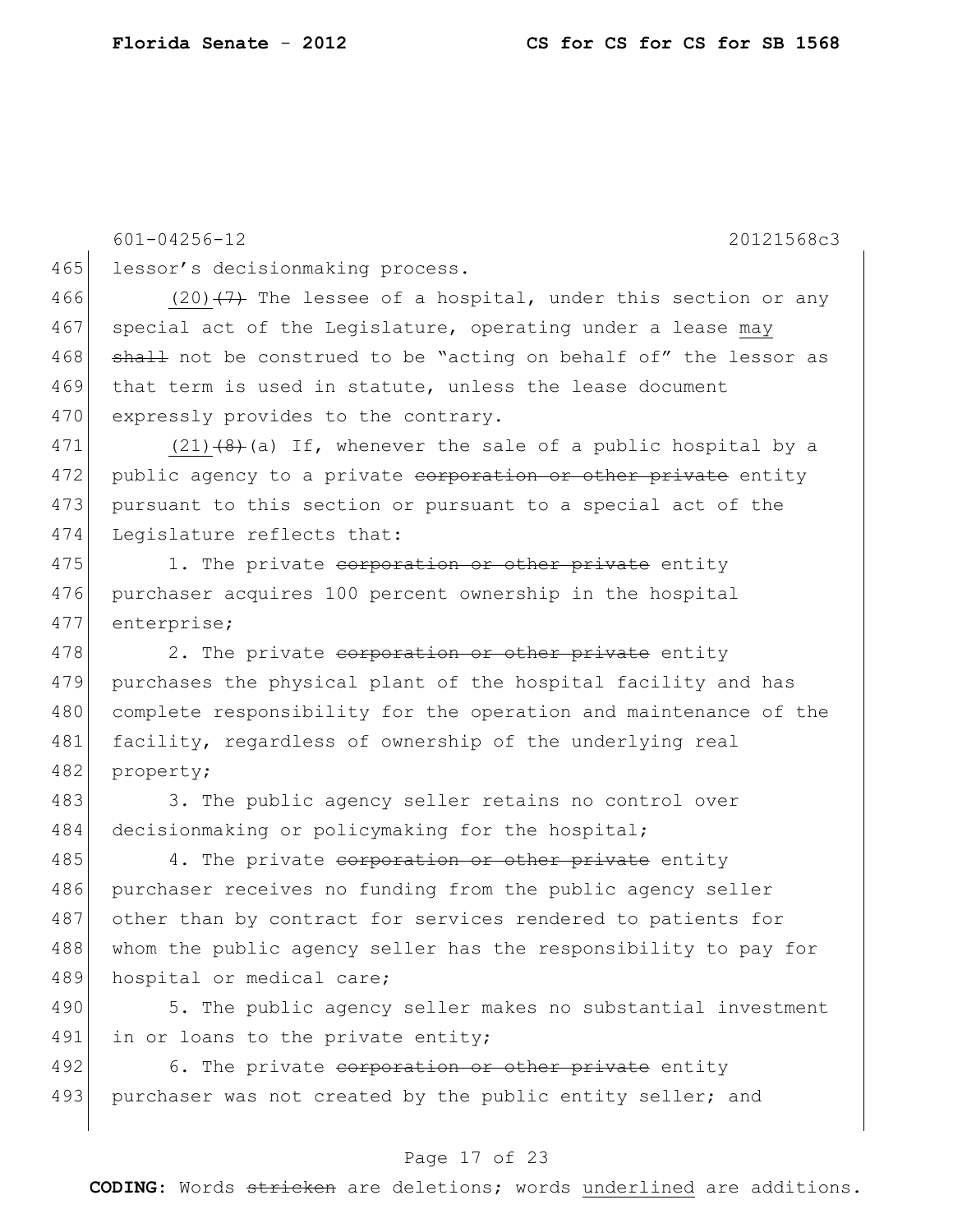|     | $601 - 04256 - 12$<br>20121568c3                                 |
|-----|------------------------------------------------------------------|
| 494 | 7. The private corporation or other private entity               |
| 495 | purchaser operates primarily for its own financial interests and |
| 496 | not primarily for the interests of the public agency,            |
| 497 |                                                                  |
| 498 | such a sale shall be considered a complete sale of the public    |
| 499 | agency's interest in the hospital or health care system.         |
| 500 | (b) A complete sale of a hospital or health care system as       |
| 501 | described in this subsection may shall not be construed as:      |
| 502 | 1. A transfer of a governmental function from the county,        |
| 503 | district, or municipality to the private corporation or other    |
| 504 | private entity purchaser;                                        |
| 505 | 2. Constituting a financial interest of the public agency        |
| 506 | in the private corporation or other private entity purchaser;    |
| 507 | 3. Making the private corporation or other private entity        |
| 508 | purchaser an "agency" as that term is used in statutes;          |
| 509 | 4. Making the private corporation or other private entity        |
| 510 | purchaser an integral part of the public agency's decisionmaking |
| 511 | process; or                                                      |
| 512 | 5. Indicating that the private corporation or other private      |
| 513 | entity purchaser is "acting on behalf of a public agency" as     |
| 514 | that term is used in statute.                                    |
| 515 | (22) If the governing board elects to sell or lease any          |
| 516 | physical property of a county, district, or municipal hospital   |
| 517 | or health care system and such property generated less than 20   |
| 518 | percent of the hospital's net revenue within the hospital's or   |
| 519 | health care system's most recent fiscal year, the sale or lease  |
| 520 | of such property is exempt from the requirements under           |
| 521 | subsections $(6) - (15)$ . However, the governing board shall    |
| 522 | publicly advertise the meeting at which the proposed sale or     |
|     |                                                                  |

# Page 18 of 23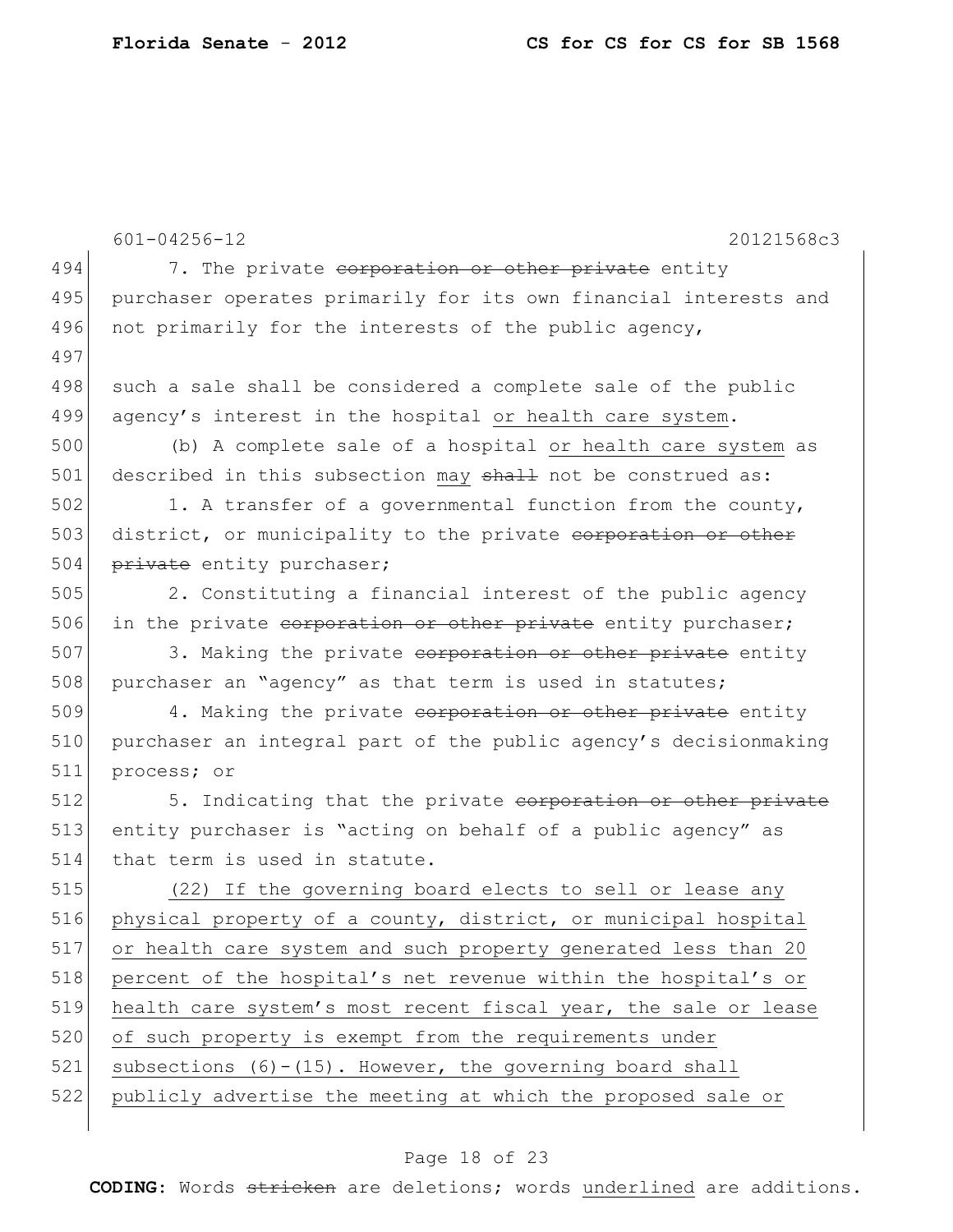|     | $601 - 04256 - 12$<br>20121568c3                                   |  |  |
|-----|--------------------------------------------------------------------|--|--|
| 523 | lease of such property will be considered by the governing board   |  |  |
| 524 | of the hospital in accordance with s. 286.0105 or publicly         |  |  |
| 525 | advertise the offer to accept proposals in accordance with s.      |  |  |
| 526 | 255.0525 and receive proposals from all qualified purchasers and   |  |  |
| 527 | lessees. The sale or lease of the property must be for fair        |  |  |
| 528 | market value or, if a lease is for less than fair market value,    |  |  |
| 529 | the lease must be in the best interest of the affected             |  |  |
| 530 | community.                                                         |  |  |
| 531 | (23) A county, district or municipal hospital or health            |  |  |
| 532 | care system that is under lease as of the effective date of this   |  |  |
| 533 | act is not subject to subsections $(5)-(16)$ as long as that lease |  |  |
| 534 | remains in effect in accordance with the terms of the lease or     |  |  |
| 535 | such lease is modified, extended or renewed. Any such hospital     |  |  |
| 536 | or health care system, however, becomes subject to the             |  |  |
| 537 | provisions of this act upon:                                       |  |  |
| 538 | (a) Termination of the lease, unless the lease termination         |  |  |
| 539 | is the direct result of a new lease involving a partnership,       |  |  |
| 540 | transaction or contract in which both the existing lessor and      |  |  |
| 541 | lessee agree to the new lease between the lessor and another       |  |  |
| 542 | mutually agreed upon entity;                                       |  |  |
| 543 | (b) Notification provided to the lessee of a planned               |  |  |
| 544 | termination of the lease in accordance with the lease terms,       |  |  |
| 545 | unless the notification of lease termination is the direct         |  |  |
| 546 | result of a new lease involving a partnership, transaction or      |  |  |
| 547 | contract in which both the existing lessor and lessee agree to     |  |  |
| 548 | the new lease between the lessor and another mutually agreed       |  |  |
| 549 | upon entity;                                                       |  |  |
| 550 | (c) Notification to the lessee that upon termination of the        |  |  |
| 551 | lease the lessor plans to seek potential new lessees or buyers;    |  |  |
|     |                                                                    |  |  |

# Page 19 of 23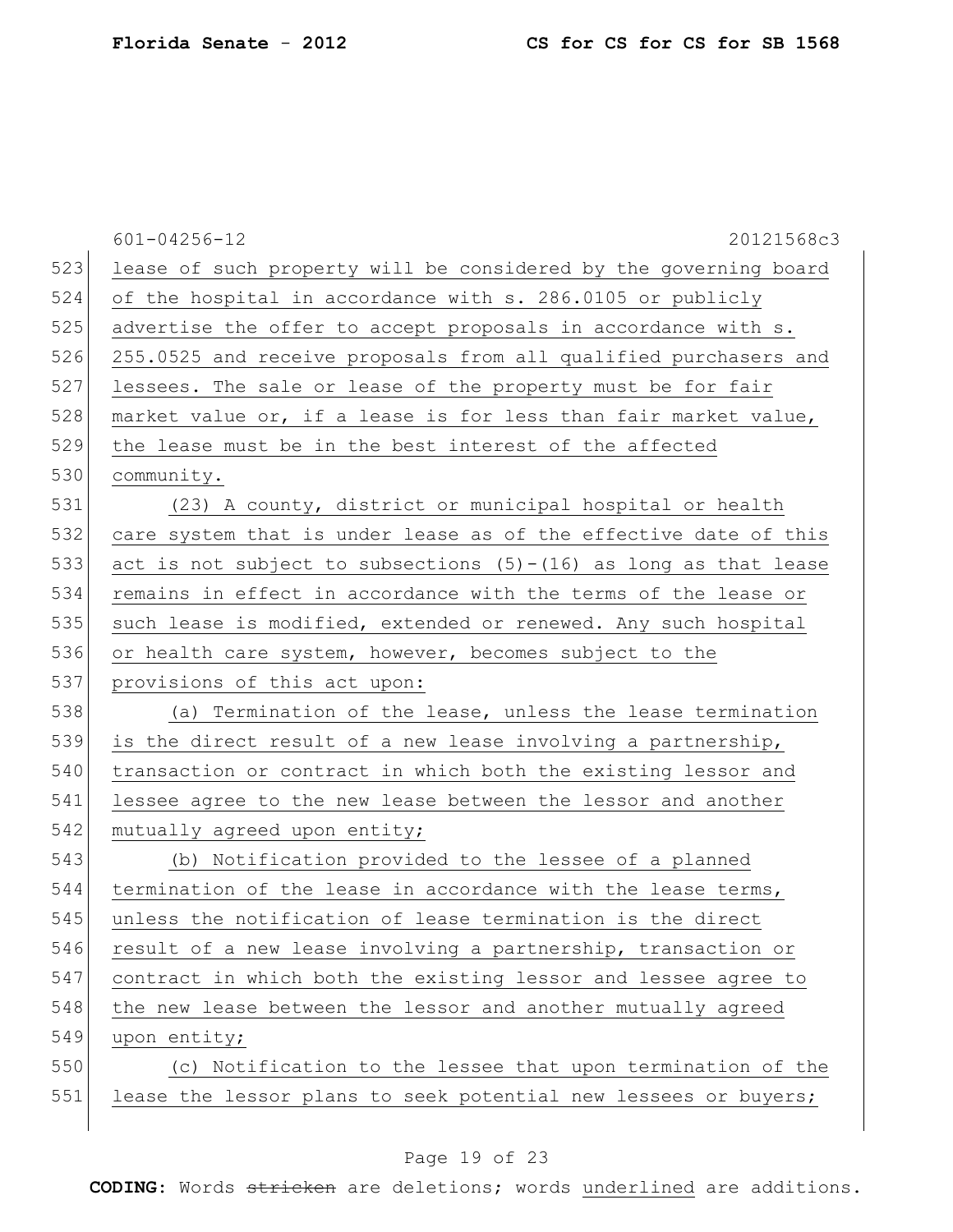|     | $601 - 04256 - 12$<br>20121568c3                                    |  |  |
|-----|---------------------------------------------------------------------|--|--|
| 552 | Оr                                                                  |  |  |
| 553 | (d) Notification to the lessee that the lessor plans to             |  |  |
| 554 | resume operation of the hospital or health care system at the       |  |  |
| 555 | termination of the lease.                                           |  |  |
| 556 |                                                                     |  |  |
| 557 | Any such hospital or health care system may not thereafter be       |  |  |
| 558 | sold, leased to another lessee, or operated by the owner without    |  |  |
| 559 | first complying with this act.                                      |  |  |
| 560 | (24) A county, district, or municipal hospital or health            |  |  |
| 561 | care system that has executed a letter of intent to sell or         |  |  |
| 562 | lease the hospital or health care system accepted at a properly     |  |  |
| 563 | noticed public meeting, and whose governing board has voted to      |  |  |
| 564 | approve the letter of intent before December 31, 2011, is not       |  |  |
| 565 | subject to subsections $(6) - (17)$ as long as the final closing of |  |  |
| 566 | the sale or lease transaction pursuant to the letter of intent      |  |  |
| 567 | occurs before December 31, 2012.                                    |  |  |
| 568 | Section 2. Section 155.401, Florida Statutes, is created to         |  |  |
| 569 | read:                                                               |  |  |
| 570 | 155.401 Power of special taxing district to appropriate             |  |  |
| 571 | proceeds from sale or lease of hospital or health care system to    |  |  |
| 572 | economic development trust fund. Notwithstanding any other          |  |  |
| 573 | general or special law, the purposes for which a special taxing     |  |  |
| 574 | district may appropriate funds from the sale or lease of a          |  |  |
| 575 | hospital or health care system to an economic development fund      |  |  |
| 576 | include the promotion and support of economic growth in such        |  |  |
| 577 | district and in the county in which such district is located and    |  |  |
| 578 | the furthering of the purposes of such district, as provided by     |  |  |
| 579 | law.                                                                |  |  |
| 580 | Section 3. To the extent that any general or special law is         |  |  |

# Page 20 of 23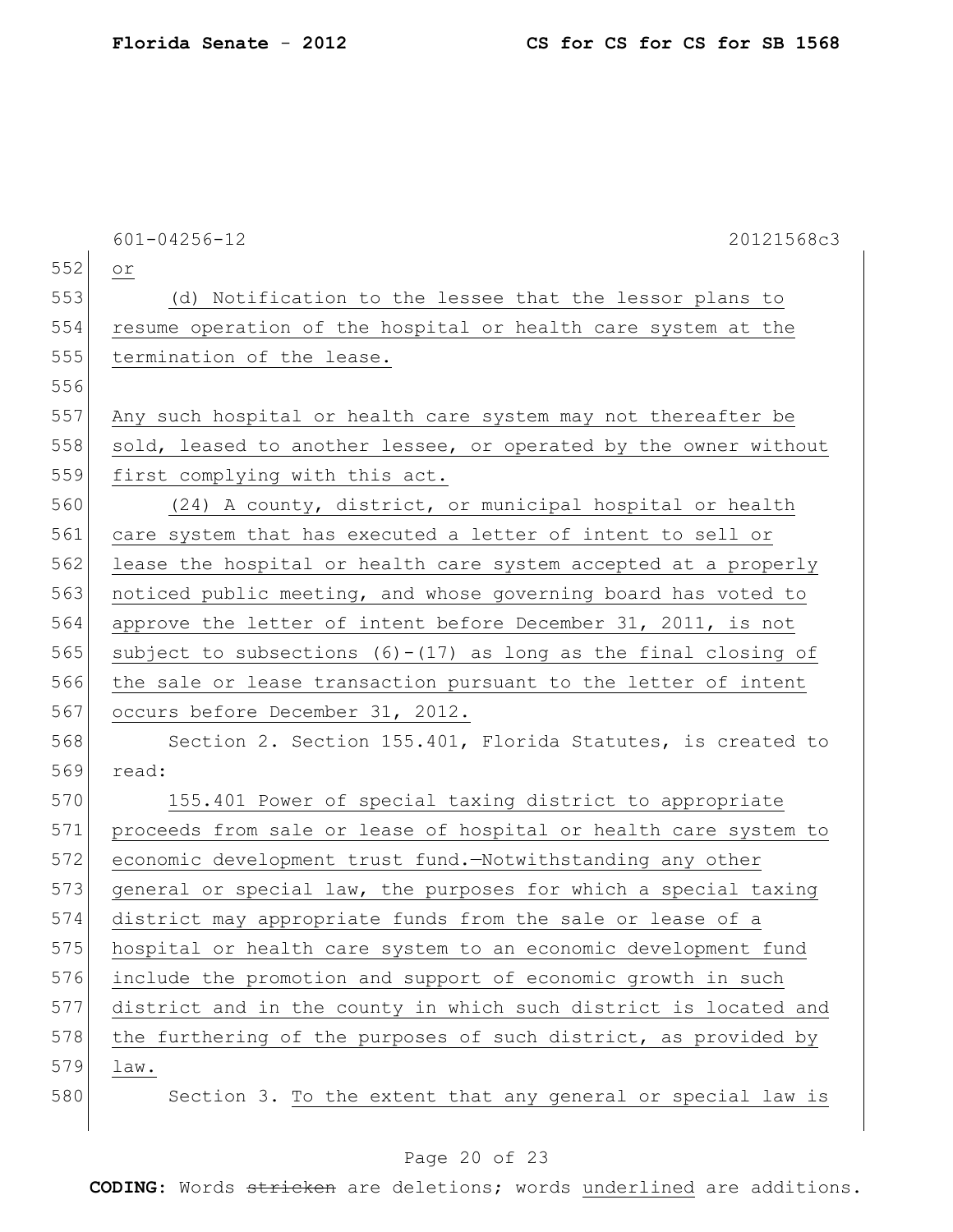|     | $601 - 04256 - 12$<br>20121568c3                                 |  |  |
|-----|------------------------------------------------------------------|--|--|
| 581 | inconsistent with or otherwise in conflict with this act, such   |  |  |
| 582 | conflicting provisions are specifically superseded by this act.  |  |  |
| 583 | A special tax district, public hospital, or municipal hospital   |  |  |
| 584 | is not exempt from this act.                                     |  |  |
| 585 | Section 4. Subsection (1) of section 395.002, Florida            |  |  |
| 586 | Statutes, is amended to read:                                    |  |  |
| 587 | 395.002 Definitions. - As used in this chapter:                  |  |  |
| 588 | (1) "Accrediting organizations" means national                   |  |  |
| 589 | accreditation organizations that are approved by the Centers for |  |  |
| 590 | Medicare and Medicaid Services and whose standards incorporate   |  |  |
| 591 | comparable licensure regulations required by the state the Joint |  |  |
| 592 | Commission on Accreditation of Healthcare Organizations, the     |  |  |
| 593 | American Osteopathic Association, the Commission on              |  |  |
| 594 | Accreditation of Rehabilitation Facilities, and the              |  |  |
| 595 | Accreditation Association for Ambulatory Health Care, Inc.       |  |  |
| 596 | Section 5. For the purpose of incorporating the amendment        |  |  |
| 597 | made by this act to section 395.002, Florida Statutes, in a      |  |  |
| 598 | reference thereto, paragraph (c) of subsection (2) of section    |  |  |
| 599 | 395.003, Florida Statutes, is reenacted to read:                 |  |  |
| 600 | 395.003 Licensure; denial, suspension, and revocation.-          |  |  |
| 601 | (2)                                                              |  |  |
| 602 | (c) Intensive residential treatment programs for children        |  |  |
| 603 | and adolescents which have received accreditation from an        |  |  |
| 604 | accrediting organization as defined in s. 395.002(1) and which   |  |  |
| 605 | meet the minimum standards developed by rule of the agency for   |  |  |
| 606 | such programs shall be licensed by the agency under this part.   |  |  |
| 607 | Section 6. Section 395.3036, Florida Statutes, is amended        |  |  |
| 608 | to read:                                                         |  |  |
| 609 | 395.3036 Confidentiality of records and meetings of              |  |  |
|     |                                                                  |  |  |

# Page 21 of 23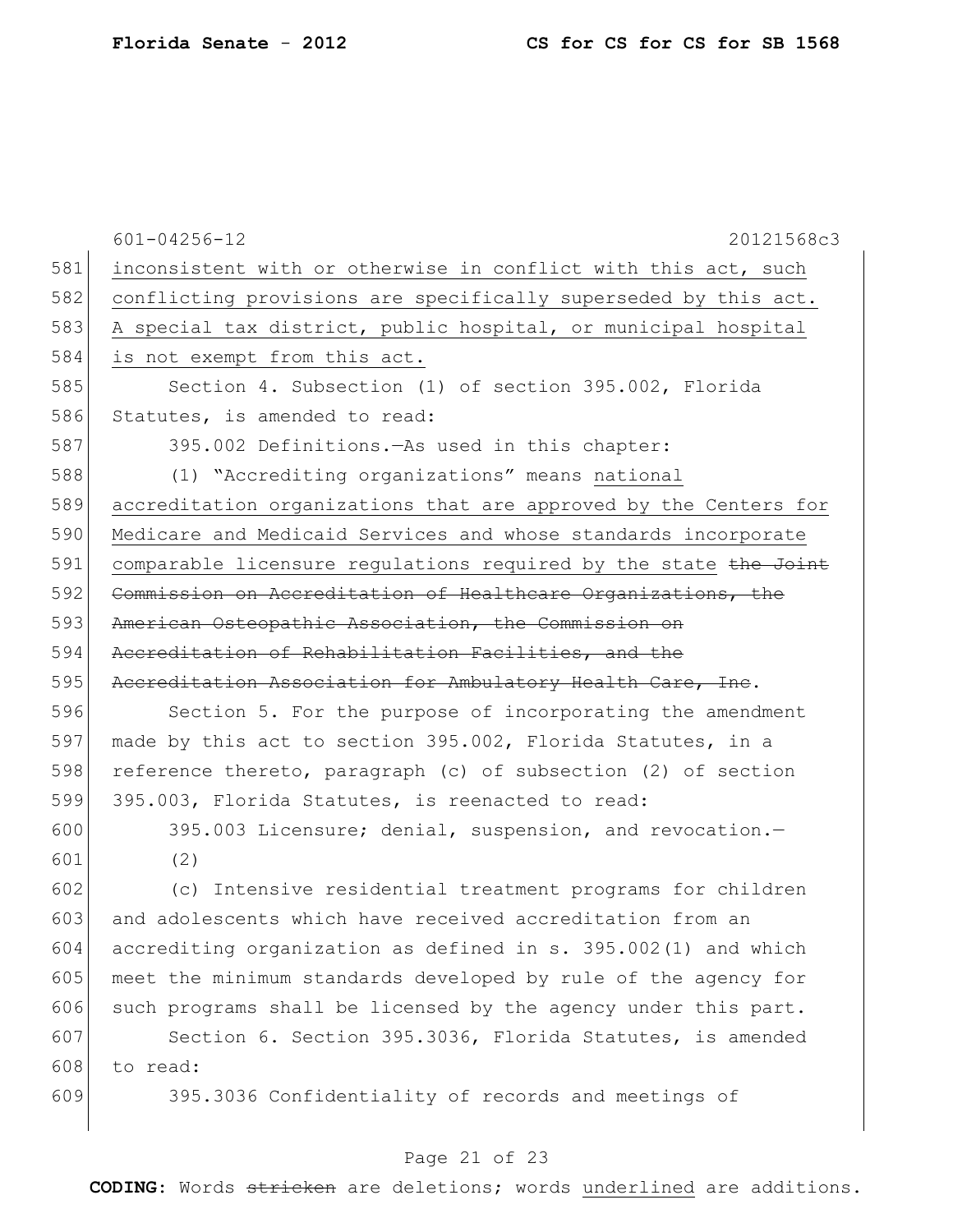601-04256-12 20121568c3 610 entities corporations that lease public hospitals or other 611 public health care facilities.—The records of a private entity 612 corporation that leases a public hospital or other public health  $613$  care facility are confidential and exempt from the provisions of 614 s. 119.07(1) and s. 24(a), Art. I of the State Constitution, and 615 the meetings of the governing board of a private entity 616 corporation are exempt from s. 286.011 and s. 24(b), Art. I of 617 the State Constitution if when the public lessor complies with 618 the public finance accountability provisions of s. 155.40(18) 619  $155.40(5)$  with respect to the transfer of any public funds to 620 the private lessee and if when the private lessee meets at least 621 three of the five following criteria:

622 (1) The public lessor that owns the public hospital or 623 other public health care facility was not the incorporator or 624 initial member of the private entity corporation that leases the 625 | public hospital or other health care facility.

 (2) The public lessor and the private lessee do not commingle any of their funds in any account maintained by either of them, other than the payment of the rent and administrative 629 fees or the transfer of funds pursuant to subsection (5)  $\left(2\right)$ .

630 (3) Except as otherwise provided by law, the private lessee 631 is not allowed to participate, except as a member of the public, 632 in the decisionmaking process of the public lessor.

633 (4) The lease agreement does not expressly require the 634 lessee to comply with the requirements of ss. 119.07(1) and 635 286.011.

636 (5) The public lessor is not entitled to receive any 637 revenues from the lessee, except for rental or administrative 638 fees due under the lease, and the lessor is not responsible for

#### Page 22 of 23